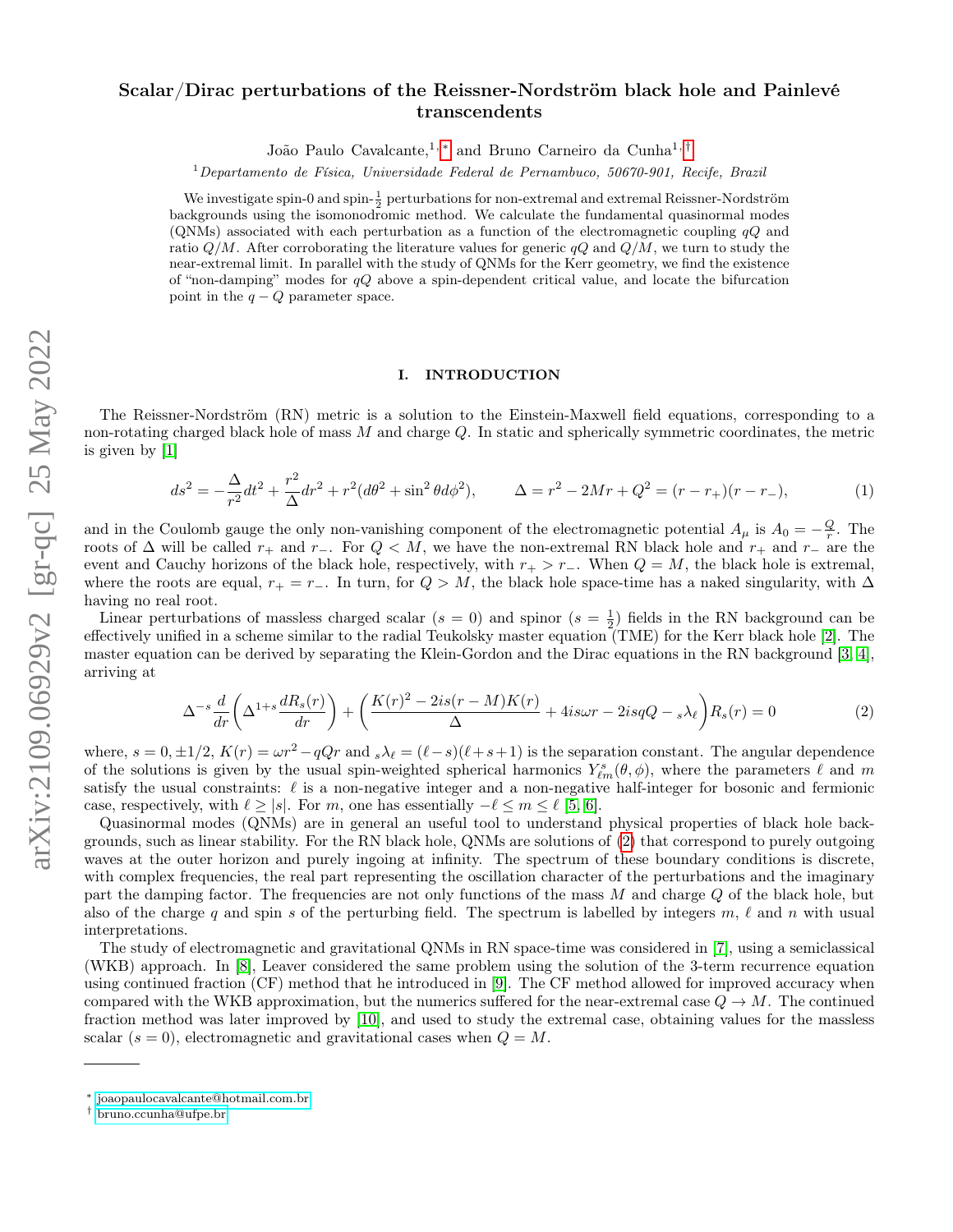In a series of papers [\[14,](#page-14-13) [15\]](#page-14-14), building on previous work [\[16–](#page-14-15)[18\]](#page-14-16), properties of the scattering of the fields were related to the monodromy properties of the solutions of the confluent Heun differential equation governing the black hole perturbations. In turn, these monodromy properties are obtainable from the parameters of the differential equation by means of the Riemann-Hilbert map, and more conveniently expressed in terms of the Fifth Painlevé transcendent tau function  $\tau_V$ . By using the general expansion of  $\tau_V$  given in [\[19,](#page-15-0) [20\]](#page-15-1), one achieves an analytical solution to the scattering problem, given implicitly in terms of transcendental equations which can be studied numerically. The relation between these expansions and the properties of conformal blocks both in the  $c = 1$  [\[15\]](#page-14-14) and semiclassical cases [\[21\]](#page-15-2) hints at a possible underlying connection between black hole physics and conformal field theories. At any rate, the procedural solution of the monodromy problem in terms of conformal blocks provide us with a numerical recipe that is not encumbered by the drawbacks of the CF method. In [\[22\]](#page-15-3) the  $\tau_V$  method was used to study the QNMs frequencies for the Kerr black hole, focussing particularly in the extremal limit.

Our main objective in this work is to apply the isomonodromic method to study the QNMs of scalar and spinorial massless perturbations of the RN black hole. We will treat the black hole and field charges, respectively Q and q, generically, but will focus on the extremal limit. The plan of the paper is as follows: in Section [II](#page-1-0) we revise the RH method, and in Section [III](#page-3-0) we derive the relevant parameters for the confluent Heun equation associated to [\(2\)](#page-0-2) and present the results of the numerical analysis for  $Q < M$  and  $Q \rightarrow M$  separately. In Section [IV](#page-9-0) we deal with the extremal case separately. We close by commenting the results in Section [V](#page-10-0) and presenting some future prospects. For completeness, we included an Appendix [A](#page-12-0) with the relevant technical details on the tau functions and monodromy properties of the solutions.

#### <span id="page-1-0"></span>II. MONODROMY PROPERTIES

Let us revise the isomonodromic method used in [\[15,](#page-14-14) [22\]](#page-15-3). The radial equation [\(2\)](#page-0-2) is a particular case of the confluent Heun differential equation

<span id="page-1-1"></span>
$$
\frac{d^2y}{dz^2} + \left[\frac{1-\theta_0}{z} + \frac{1-\theta_{t_0}}{z-t_0}\right] \frac{dy}{dz} - \left[\frac{1}{4} + \frac{\theta_\star}{2z} + \frac{t_0c_{t_0}}{z(z-t_0)}\right] y(z) = 0,\tag{3}
$$

defined for complex z, with regular singular behavior at 0 and  $t_0$  and an irregular singularity of Poincaré rank 1 at  $z = \infty$ .

The Riemann-Hilbert map is defined from the accessory parameter  $c_{t_0}$  and conformal modulus  $t_0$  of [\(3\)](#page-1-1) to the *monodromy data*  $\{\sigma, \eta\}$  of its solutions. Let us briefly review the isomonodromy method to compute this monodromy data as described in [\[15\]](#page-14-14). This consists of rephrasing the confluent Heun equation as a matrix system

<span id="page-1-2"></span>
$$
\frac{d}{dz}\Phi(z) = \mathbf{A}(z)\Phi(z), \qquad \Phi(z) = \begin{pmatrix} y_+(z) & y_-(z) \\ w_+(z) & w_-(z) \end{pmatrix},\tag{4}
$$

where  $y_{\pm}(z)$  are two linearly independent solutions of [\(3\)](#page-1-1) and  $w_{\pm}(z)$  two auxiliary functions, obtained from  $y_{\pm}(z)$ and derivatives multiplied by rational functions. The "gauge potential"  $A(z)$  has a partial fraction expansion

<span id="page-1-3"></span>
$$
\mathbf{A}(z) = \frac{1}{2}\sigma_3 + \frac{\mathbf{A}_0}{z} + \frac{\mathbf{A}_t}{z - t},\tag{5}
$$

where  $\sigma_3 = \begin{pmatrix} 1 & 0 \\ 0 & -1 \end{pmatrix}$  is the Pauli matrix and the coefficients  $\mathbf{A}_0$  and  $\mathbf{A}_{t_0}$  are independent of z. In this expansion, we are allowing for the existence of gauge transformations which alter the value of the conformal modulus  $t_0$ .

Monodromy properties of the solutions  $y_{\pm}(z)$ , or equivalently of  $\Phi(z)$ , are in this way translated intro holonomy properties of  $\mathbf{A}(z)$ . For instance, the monodromy parameter  $\sigma$  is related to a non-contractible path  $\gamma$  circling singu-larities at [\(3\)](#page-1-1) at both  $z = 0$  and  $z = t$ . Thus

$$
\Phi(z_{\gamma}) = \Phi(z) \mathbf{M}_{\gamma}, \qquad \mathbf{M}_{\gamma} = \text{P} \exp\left[\oint_{\gamma} \mathbf{A}(z) dz\right],
$$
\n(6)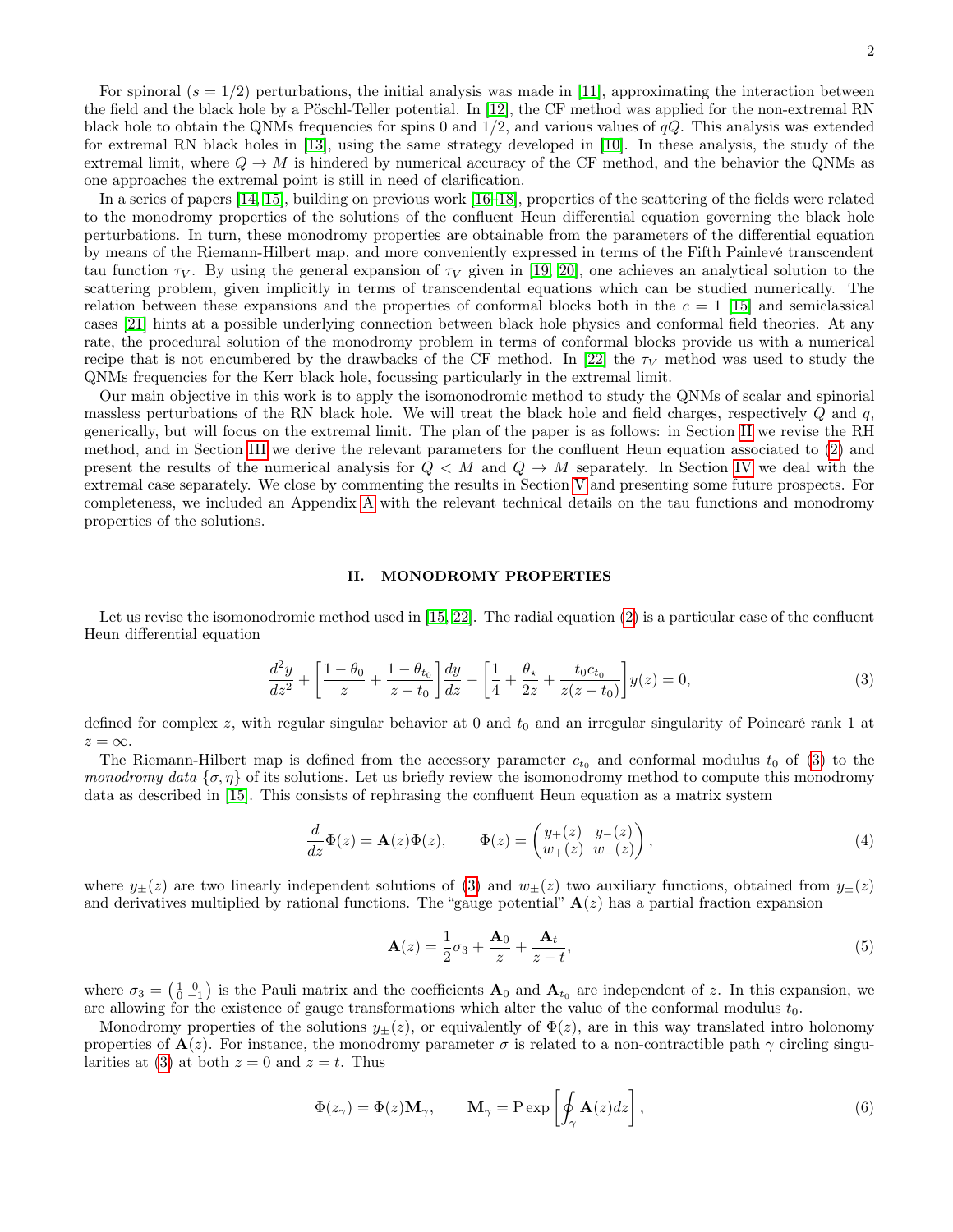The calculation of  $\sigma, \eta$  from the accessory parameter  $c_{t_0}$  and the conformal modulus  $t_0$  depends on a way of embedding the differential equation [\(3\)](#page-1-1) into the matrix system [\(4\)](#page-1-2), defining a gauge potential  $\mathbf{A}(z)$  (almost) uniquely. The Riemann-Hilbert map is made possible by the *isomonodromic*  $\tau$  function, defined by the groundbreaking papers of the Kyoto school [\[24–](#page-15-4)[26\]](#page-15-5),

<span id="page-2-2"></span>
$$
\frac{\partial}{\partial t} \log \tau_V = \frac{1}{2} \operatorname{Tr} \sigma_3 \mathbf{A}_t + \frac{1}{t} \operatorname{Tr} \mathbf{A}_0 \mathbf{A}_t,\tag{7}
$$

which has its existence guaranteed by the invariance of monodromy data like  $\sigma$ ,  $\eta$  under gauge transformations of  $\mathbf{A}(z)$  keeping the partial fraction expansion [\(5\)](#page-1-3). The most relevant factor for stating the map is the discovery that  $\tau_V$  has a natural expansion in terms of monodromy data [\[29\]](#page-15-6).

In terms of  $\tau_V$ , the Riemann-Hilbert map between  $t_0, c_{t_0}$  and  $\sigma, \eta$  is implicitly expressed by the following equations

<span id="page-2-0"></span>
$$
\tau_V(\vec{\theta}; \sigma, \eta; t_0) = 0, \qquad t_0 \frac{d}{dt} \log \tau_V(\vec{\theta}_-; \sigma - 1, \eta; t_0) - \frac{\theta_0(\theta_t - 1)}{2} = t_0 c_{t_0}, \tag{8}
$$

where  $\vec{\theta} = {\theta_0, \theta_t, \theta_\star}$  are the parameters in [\(3\)](#page-1-1) associated to the local monodromy of solutions.

The first equation is the Painlevé V version of the Toda equation, studied in [\[23\]](#page-15-7), and was shown in [\[15\]](#page-14-14) to be related to the well-posedness of the initial value problem for the Painlevé V transcendent equation. The monodromy arguments of the second equation are shifted:  $\vec{\theta}_{-} = \{\theta_0, \theta_t - 1, \theta_{\star} + 1\}$ , and defines the accessory parameter  $c_{t_0}$  as the logarithm derivative of the isomonodromic tau function. We refer to [\[15\]](#page-14-14) for details on the relation between  $\tau_V$ , the fifth Painlevé transcendent and the theory of isomonodromic deformations.

The role of the so-called composite monodromy parameters  $\{\sigma, \eta\}$  was further studied in [\[20\]](#page-15-1), in the context of confluent conformal blocks. In [\[27\]](#page-15-8) (see also [\[22\]](#page-15-3)), it was noted that  $\sigma$  parametrizes the so-called Floquet solutions of [\(3\)](#page-1-1), and a direct relation between  $\sigma$  and  $c_{t_0}$  was derived,

$$
t_0 c_{t_0} = \frac{(\sigma - 1)^2 - (\theta_t + \theta_0 - 1)^2}{4} + \frac{\theta_\star (\sigma(\sigma - 2) + \theta_t^2 - \theta_0^2)}{4\sigma(\sigma - 2)} t_0 + \frac{1}{32} + \frac{\theta_\star^2 (\theta_t^2 - \theta_0^2)^2}{64} \left(\frac{1}{\sigma^3} - \frac{1}{(\sigma - 2)^3}\right) + \frac{(1 - \theta_\star^2)(\theta_0^2 - \theta_t^2)^2 + 2\theta_\star^2 (\theta_0^2 + \theta_t^2)}{32\sigma(\sigma - 2)} - \frac{(1 - \theta_\star^2)((\theta_0 - 1)^2 - \theta_t^2)((\theta_0 + 1)^2 - \theta_t^2)}{32(\sigma + 1)(\sigma - 3)} \left[t_0^2 + \mathcal{O}(t_0^3). \quad (9)
$$

This formula can be obtained by various different methods, and the equivalence between the semiclassical confluent conformal blocks approach of [\[21,](#page-15-2) [27,](#page-15-8) [28\]](#page-15-9) and the  $c = 1$  isomonodromic approach of [\[15,](#page-14-14) [20\]](#page-15-1) is a non-trivial consequence of the exponentiation property of conformal blocks.

The practical use of the Riemann-Hilbert map [\(8\)](#page-2-0) relies on effective ways to compute  $\tau_V$ . In a seminal work [\[29\]](#page-15-6), Jimbo showed that the isomonodromic  $\tau$  functions can be conveniently expanded in terms of the monodromy parameters  $\{\sigma, \eta\}$ , and, in [\[19\]](#page-15-0), the authors used the relation between isomonodromic deformations, conformal blocks and Seiberg-Witten theory to propose the full expansion of  $\tau_V$  in terms of Nekrasov functions. Later, in [\[20\]](#page-15-1), the Painlevé V  $\tau$  function was recast in terms of the Fredholm determinant associated to the actual Riemann-Hilbert problem of finding analytic functions on the complex plane with prescribed jumps. The latter formulation of  $\tau_V$  is particularly suited for numerical studies, as the authors have conducted for the fundamental QNMs for generic spin perturbations of the Kerr black holes in [\[22\]](#page-15-3), where the reader can find complete formulas. For our purposes, the small-t expansion of the  $\tau_V$  will suffice [\(A1\)](#page-12-1). For  $\sigma$  in the fundamental domain  $-1 < \Re(\sigma) < 1$ , we have

$$
\tau_V(\vec{\theta};\sigma,\eta;t) = C_V(\vec{\theta};\sigma)t^{\frac{1}{4}(\sigma^2-\theta_0^2-\theta_t^2)}e^{\frac{1}{2}\theta_t t} \left(1 - \left(\frac{\theta_t}{2} - \frac{\theta_\star}{4} + \frac{\theta_\star(\theta_0^2-\theta_t^2)}{4\sigma^2}\right)t\right) \left(\frac{\theta_\star + \sigma}{8\sigma^2(\sigma - 1)^2}e^{\frac{1}{2}\theta_t}\right) e^{-\frac{1}{2}(\theta_\star - \sigma)} \left(\frac{\theta_\star - \sigma}{8\sigma^2(\sigma + 1)^2}e^{\frac{1}{2}(\theta_\star - \theta_0^2)}\right) e^{-\frac{1}{2}(\theta_\star - \sigma)} \left(\frac{\theta_\star - \sigma}{8\sigma^2(\sigma + 1)^2}e^{\frac{1}{2}(\theta_\star - \theta_0^2)}\right), \quad (10)
$$

where  $C_V$  is an arbitrary (non-zero) constant and

<span id="page-2-3"></span><span id="page-2-1"></span>
$$
\kappa_V = e^{i\pi\eta} \Pi_V = e^{i\pi\eta} \frac{\Gamma(1-\sigma)^2}{\Gamma(1+\sigma)^2} \frac{\Gamma(1+\frac{1}{2}(\theta_\star+\sigma))}{\Gamma(1+\frac{1}{2}(\theta_\star-\sigma))} \frac{\Gamma(1+\frac{1}{2}(\theta_t+\theta_0+\sigma))\Gamma(1+\frac{1}{2}(\theta_t-\theta_0+\sigma))}{\Gamma(1+\frac{1}{2}(\theta_t+\theta_0-\sigma))\Gamma(1+\frac{1}{2}(\theta_t-\theta_0-\sigma))}.
$$
(11)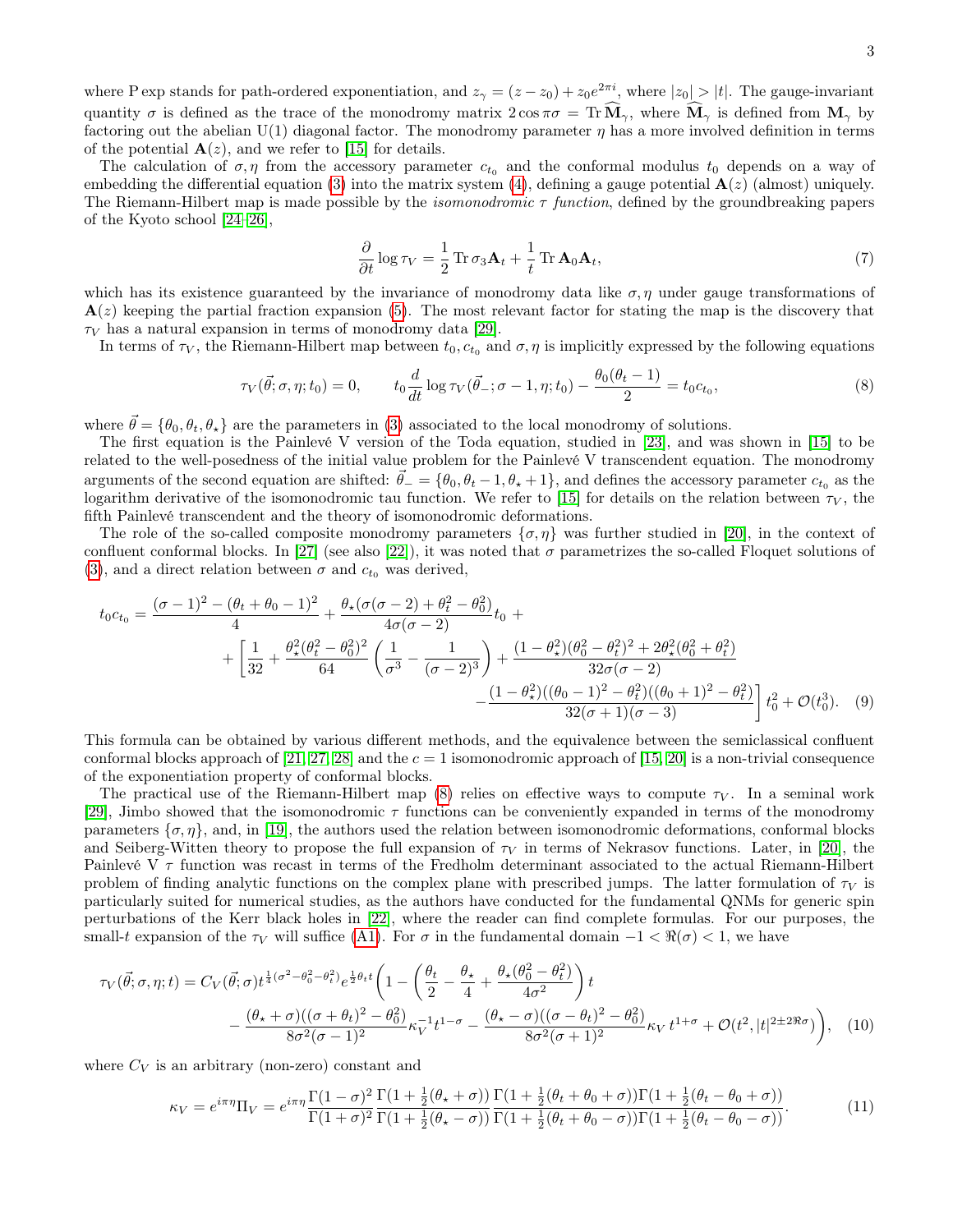4

In general, scattering amplitudes can be written in terms of the monodromy parameters [\[14,](#page-14-13) [15\]](#page-14-14), so by solving the Riemann-Hilbert map one can solve the scattering problem. For the calculation of quasinormal modes, we must impose boundary conditions such that there is no energy flux out of the black hole event horizon at  $r_{+}$  and no energy flux out at infinity. In [\[22\]](#page-15-3), the authors showed that these boundary conditions can be cast in terms of monodromy data as

<span id="page-3-1"></span>
$$
e^{i\pi\eta} = e^{-i\pi\sigma} \frac{\sin\frac{\pi}{2}(\theta_\star + \sigma)}{\sin\frac{\pi}{2}(\theta_\star - \sigma)} \frac{\sin\frac{\pi}{2}(\theta_t + \theta_0 + \sigma)\sin\frac{\pi}{2}(\theta_t - \theta_0 + \sigma)}{\sin\frac{\pi}{2}(\theta_t + \theta_0 - \sigma)\sin\frac{\pi}{2}(\theta_t - \theta_0 - \sigma)}.
$$
(12)

This condition is equivalent to imposing that the connection matrix  $C_t$  between local solutions of [\(3\)](#page-1-1) constructed around the  $z = t_0$  and local solutions at  $z = \infty$  is lower triangular, see part [A 1](#page-14-17) of the Appendix.

With the explicit formulation of  $\tau_V$ , the Riemann-Hilbert map [\(8\)](#page-2-0) can in principle be used to compute the monodromy parameters  $\{\sigma, \eta\}$  given the parameters of the confluent Heun equation [\(3\)](#page-1-1). Given generic parameters, the  $\alpha$  CNM condition [\(12\)](#page-3-1) overdetermines the system and thus will allow for solutions only for a discrete set of values of  $t_0$ and  $c_{t_0}$ . Operationally speaking, one can use the expansion of  $\tau_V$  [\(10\)](#page-2-1) to solve the first equation in [\(8\)](#page-2-0) to compute  $\eta$ in terms of  $\sigma$ ,  $t_0$  and the  $\vec{\theta}$ , and the expansion of the accessory parameter [\(9\)](#page-2-2) to compute  $\sigma$  in terms of the parameters of [\(3\)](#page-1-1).

Following this strategy, one notes from [\(10\)](#page-2-1) that  $\tau_V$  is meromorphic in  $\kappa_V t^{\sigma}$  so the equation  $\tau_V(\vec{\theta}, \sigma, \eta, t_0) = 0$  can be inverted to define a series for  $\kappa_V t^{\sigma}$ , or  $e^{i\pi\eta}$  in terms of  $t_0$ . Assuming that  $\sigma$  satisfies  $0 < \Re(\sigma) < 1$ , we arrive at the expression

<span id="page-3-2"></span>
$$
\Theta_V(\vec{\theta}; \sigma) e^{i\pi \eta} t_0^{\sigma_0 - 1} = \chi_V(\vec{\theta}; \sigma; t_0), \tag{13}
$$

with  $\Theta_V(\vec{\theta}; \sigma)$  expressed in terms of ratios of gamma functions

<span id="page-3-4"></span>
$$
\Theta_V(\vec{\theta};\tilde{\sigma}) = \frac{\Gamma^2(2-\sigma)}{\Gamma^2(\sigma)} \frac{\Gamma(\frac{1}{2}(\theta_\star + \sigma))}{\Gamma(1 + \frac{1}{2}(\theta_\star - \sigma))} \frac{\Gamma(\frac{1}{2}(\theta_t + \theta_0 + \sigma))}{\Gamma(1 + \frac{1}{2}(\theta_t + \theta_0 - \sigma))} \frac{\Gamma(\frac{1}{2}(\theta_t - \theta_0 + \sigma))}{\Gamma(1 + \frac{1}{2}(\theta_t - \theta_0 - \sigma))}
$$
(14)

and the function  $\chi_V(\vec{\theta}; \sigma; t_0)$  analytic for  $t_0$  small, with expansion

$$
\chi_V(\vec{\theta};\tilde{\sigma};t_0) = 1 + (\tilde{\sigma} - 1) \frac{\theta_\star(\theta_t^2 - \theta_0^2)}{\tilde{\sigma}^2(\tilde{\sigma} - 2)^2} t_0 + \left[ \frac{\theta_\star^2(\theta_t^2 - \theta_0^2)^2}{64} \left( \frac{5}{\tilde{\sigma}^4} - \frac{1}{(\tilde{\sigma} - 2)^4} - \frac{2}{(\tilde{\sigma} - 2)^2} + \frac{2}{\tilde{\sigma}(\tilde{\sigma} - 2)} \right) \right] - \frac{(\theta_t^2 - \theta_0^2)^2 + 2\theta_\star^2(\theta_t^2 + \theta_0^2)}{64} \left( \frac{1}{\tilde{\sigma}^2} - \frac{1}{(\tilde{\sigma} - 2)^2} \right) + \frac{(1 - \theta_\star^2)(\theta_t^2 - (\theta_0 - 1)^2)(\theta_t^2 - (\theta_0 + 1)^2)}{128} \left( \frac{1}{(\tilde{\sigma} + 1)^2} - \frac{1}{(\tilde{\sigma} - 3)^2} \right) t_0^2 + \mathcal{O}(t_0^3). \tag{15}
$$

For  $\Re(\sigma) < 0$ , we also have an expression similar for [\(13\)](#page-3-2), where one simply changes to  $\sigma \to -\sigma$  and  $e^{i\pi\eta} \to e^{-i\pi\eta}$ . Although it will not be necessary for our purposes, one can in principle compute the expansion of  $\chi_V$  to arbitrary order in  $t_0$ .

Finally, we can incorporate the condition [\(12\)](#page-3-1) into the expression [\(13\)](#page-3-2). Using the definition of  $\Theta_V$ , and the identity  $\Gamma(z)\Gamma(1-z) = \pi/\sin(\pi z)$ , one obtains, when  $\eta$  satisfies [\(12\)](#page-3-1),

$$
\Theta_V(\vec{\theta}, \sigma) e^{i\pi\eta} = -e^{-i\pi\sigma} \Theta_V(-\vec{\theta}, \sigma),\tag{16}
$$

Substituting back into [\(13\)](#page-3-2), we find

<span id="page-3-3"></span>
$$
-e^{-i\pi\sigma}\Theta_V(-\vec{\theta},\sigma)t_0^{\sigma-1} = \chi_V(\vec{\theta};\sigma;t_0),\tag{17}
$$

again assuming  $\Re(\sigma) > 0$ . For  $\Re(\sigma) < 0$ , one finds the right expansion by simply sending  $\sigma \to -\sigma$  in [\(17\)](#page-3-3). With the expression [\(17\)](#page-3-3), one can then consider for the QNM problem the overdetermined system of equations consisted by [\(9\)](#page-2-2) and [\(17\)](#page-3-3), with  $\sigma$  the free parameter.

### <span id="page-3-0"></span>III. RADIAL SYSTEM AND NUMERICAL RESULTS FOR  $0 \le Q \le M$

After these generic comments, let us consider the RH map [\(8\)](#page-2-0) for the radial equation [\(2\)](#page-0-2). The radial equation [\(2\)](#page-0-2) can be brought to the standard form [\(3\)](#page-1-1) by the change of variables

$$
R(r) = (r - r_{-})^{-(s + \theta_{-})/2} (r - r_{+})^{-(s + \theta_{+})/2} y(z), \qquad z = 2i\omega(r - r_{-})
$$
\n(18)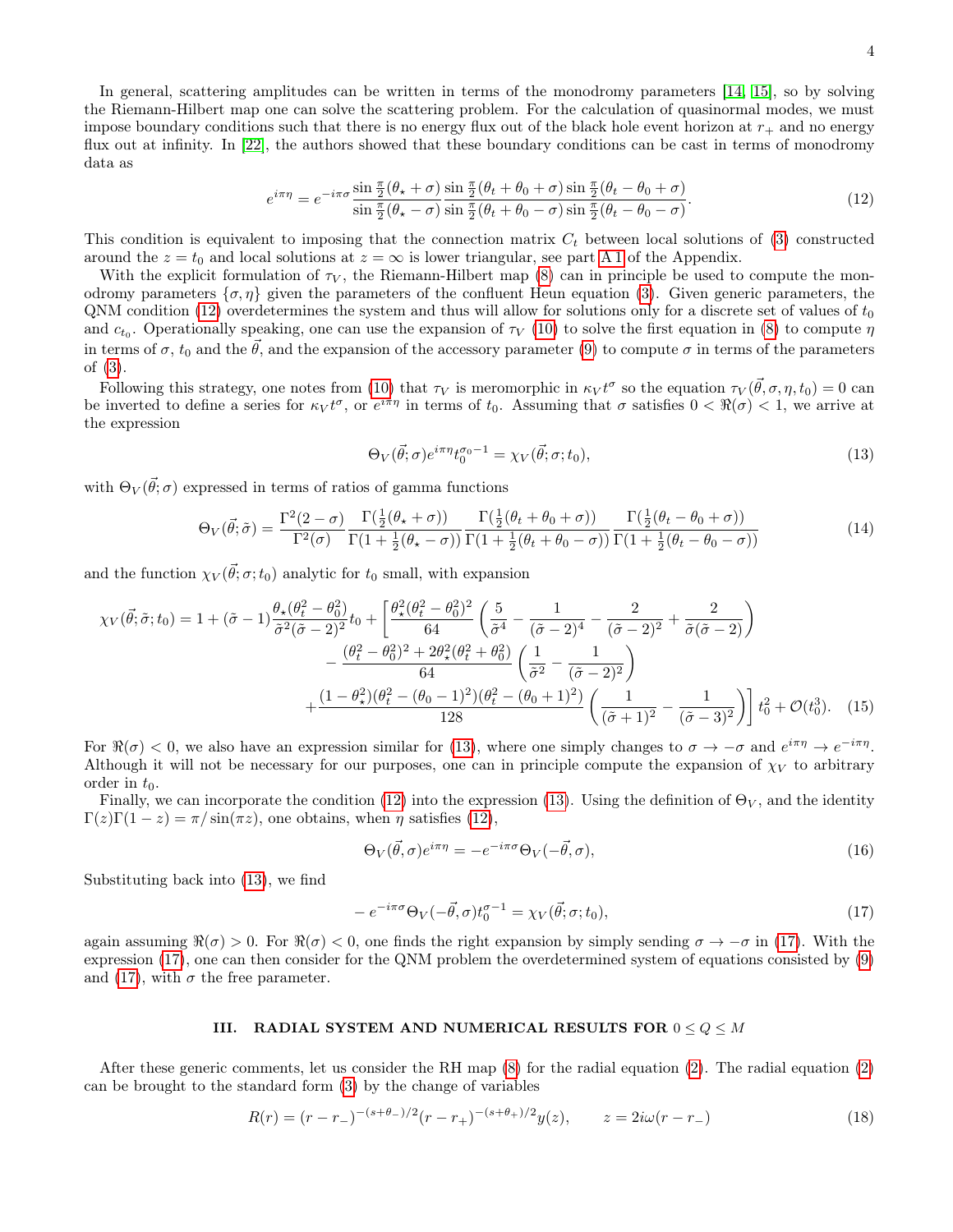where

<span id="page-4-0"></span>
$$
\theta_{-} = s + \frac{i}{2\pi T_{-}} \left( \omega - \frac{qQ}{r_{-}} \right), \qquad \theta_{+} = s + \frac{i}{2\pi T_{+}} \left( \omega - \frac{qQ}{r_{+}} \right), \qquad \theta_{\star} = -2s + 2i(2M\omega - qQ),
$$
  

$$
2\pi T_{\pm} = \frac{r_{\pm} - r_{\mp}}{2r_{\pm}^{2}}, \qquad r_{\pm} = M \pm \sqrt{M^{2} - Q^{2}}.
$$
 (19)

This simple transformation can also be found in [\[30\]](#page-15-10). From it, one can find the accessory parameter and the modulus

<span id="page-4-1"></span>
$$
z_0 c_{z_0} = {}_s\lambda_{l,m} + 2s - i(1 - 2s)qQ + (2qQ + i(1 - 3s))\omega r_+ + i(1 - s)\omega r_- - 2\omega^2 r_+^2, \qquad z_0 = 2i\omega(r_+ - r_-). \tag{20}
$$

In the following it will be convenient to parametrize  $Q/M = \cos \nu$  with  $\nu \in [0, \pi/2]$ , with the extremal limit  $r_-\to r_+$ corresponding to  $\nu \to 0$ . In terms of  $\nu$ , the monodromy parameters [\(19\)](#page-4-0) are rewritten as

<span id="page-4-3"></span>
$$
\theta_{-} = -s - \frac{i}{2\pi T_{-}} \left( \omega - \frac{qQ}{M(1 - \sin \nu)} \right), \qquad \theta_{+} = s + \frac{i}{2\pi T_{+}} \left( \omega - \frac{qQ}{M(1 + \sin \nu)} \right), \qquad \theta_{\star} = -2s + 2i(2M\omega - qQ)
$$

$$
2\pi T_{\pm} = \pm \frac{\sin \nu}{M(1 \pm \sin \nu)^{2}}, \qquad r_{\pm} = M(1 \pm \sin \nu), \tag{21}
$$

and the accessory parameters[\(20\)](#page-4-1)

<span id="page-4-4"></span>
$$
z_0 c_{z_0} = {}_s\lambda_{l,m} + 2s - i(1 - 2s)qQ + 2(qQ + i(1 - 2s) + (qQ - is)\sin \nu)M\omega - 2(1 + \sin \nu)^2(M\omega)^2,
$$
  
\n
$$
z_0 = 4iM\omega \sin \nu.
$$
\n(22)

For generic Q, the QNM calculation follows the procedure defined in [\(8\)](#page-2-0), written in terms of the parameters [\(19\)](#page-4-0) and  $(20)$  as

<span id="page-4-2"></span>
$$
\tau_V(\vec{\theta}_{\text{non-ext}}; \sigma, \eta; z_0) = 0, \qquad z_0 \frac{d}{dt} \log \tau_V(\vec{\theta}_{\text{non-ext}, -}; \sigma - 1, \eta; z_0) - \frac{\theta_-(\theta_+ - 1)}{2} = z_0 c_{z_0},\tag{23}
$$

with  $\vec{\theta}_{non-ext} = {\theta_-, \theta_+, \theta_*}, \vec{\theta}_{non-ext} = {\theta_-, \theta_+ - 1, \theta_* + 1},$  the modulus and the accessory parameter given by [\(9\)](#page-2-2). To distinguish from the extremal parameters we will introduce later, we have included the subscript non-ext. For the actual numerical analysis, it is more convenient to work directly with the system [\(23\)](#page-4-2), rather than using the analysis at the end of Section [\(II\)](#page-1-0).

# A. Numerical Results for  $\ell > |s|$

We are now ready to employ the technique described in the previous sections to determine the fundamental modes for spin-0 and spin- $\frac{1}{2}$  perturbations of the non-extremal RN black hole. The initial analysis is concentrated on the case  $\ell > |s|$ , which means  $\ell = 1, 2, 3, \ldots$  for the scalar case and  $\ell = 3/2, 5/2, \ldots$  for the spinorial case. As explained in [\[31\]](#page-15-11), the potential terms for spin-1/2 produce the same QNMs spectrum for both values  $s = \pm 1/2$  and there is no loss of generality in considering only the  $s = -1/2$  case. Additionally, since the RN black hole is symmetric with respect to transformations  $q \to -q$  and  $\omega \to -\omega^*$ , we consider only positive q and, consequently,  $\Re(M\omega) > 0$ .

In Fig. [\(1\)](#page-5-0), we show the QNMs frequencies for  $s = 0$ ,  $\ell = 1$  and  $s = -\frac{1}{2}$ ,  $\ell = \frac{3}{2}$  as a function of qQ. These values were obtained by directly solving [\(23\)](#page-4-2), using a numeric implementation of [\(10\)](#page-2-1) and [\(9\)](#page-2-2) in [Julia](http://julialang.org) language, finding the roots of  $\tau_V$  using a simple root-finding algorithm (Muller's method). The Fredholm determinant involved in the definition of  $\tau_V$  was truncated at  $N_f = 32$  Fourier components and [\(9\)](#page-2-2) at  $N_c = 64$  convergents. The method converges fastly due to Miwa's theorem [\[32\]](#page-15-12), which asserts that  $\tau_V$  only has isolated and simple zeros away from its critical values  $t = 0, \infty$ . However, the zero locus structure can become very intricate, particularly close to extremality, so when varying  $\frac{Q}{M}$  we use the QNM value for a particular point as the guess for the following point. The implementation of the Painlevé transcendents  $\tau_{VI}$ ,  $\tau_V$  and  $\tau_{III}$  based on the Fredholm determinants is available at [\[33\]](#page-15-13).

When solving the set of equations [\(23\)](#page-4-2), we have verified that the fundamental modes for  $qQ = 0$ ,  $Q/M = 0$ , in the cases  $s = 0, l = 1, 2, 3, \dots$ , and  $s = -\frac{1}{2}, l = \frac{3}{2}, \frac{5}{2}, \frac{7}{2}, \dots$ , are in agreement with the modes for Schwarzschild black hole calculated using the WKB approximation [\[34,](#page-15-14) [35\]](#page-15-15) and CF method in the [literature,](https://pages.jh.edu/eberti2/ringdown/) see Table [1.](#page-5-0) In turn, in the case of the non-extremal RN black hole with  $qQ \neq 0$  and  $Q/M = 0.999$ , we recovered the fundamental modes for  $s = 0$ ,  $l = 1, 2, 3$  and  $s = -\frac{1}{2}, \ell = \frac{3}{2}, \frac{5}{2}, \frac{7}{2}$  calculated using the modified version of the continued fraction method and listed in [\[13\]](#page-14-12). Given that the CF method has convergence problems near the extremality, we have extended the analysis by solving the system [\(23\)](#page-4-2) for  $Q \to M$ , as we can seen in Fig. [1.](#page-5-0) By employing the procedure described above, we can consider values up to  $Q/M = 1 - 10^{-11}$  in reasonable time and accuracy. One notes that the method infers a smooth extremal limit for these modes, a point we will return to below.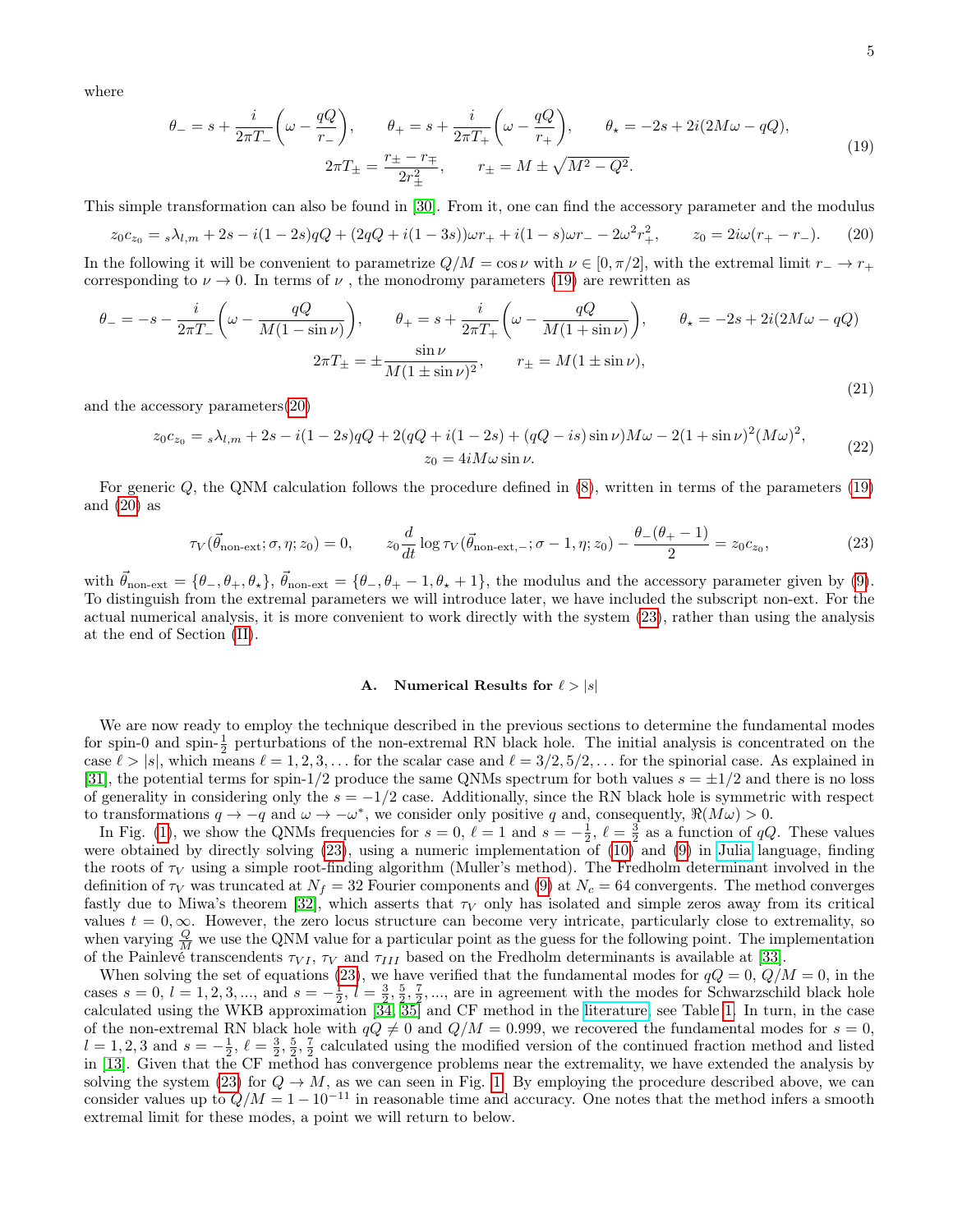

<span id="page-5-0"></span>FIG. 1. Fundamental modes calculated for scalar and spinor perturbations in non-extremal RN black hole. Results for  $s = 0, l = 1$  (top) and  $s = -\frac{1}{2}, l = \frac{3}{2}$  (bottom) as a function of  $Q/M$  for  $qQ = 0.0$  (lightest), 0.2, 0.4, 0.6, 0.8 and 1.0 (darkest).

| S | $s\omega_{\ell}$ ( $\tau_V$ function) | $s\omega_{\ell}$ (CF method)                                                                  |
|---|---------------------------------------|-----------------------------------------------------------------------------------------------|
|   |                                       | $1 0.292936133267 - 0.097659988914i 0.292936133267 - 0.097659988913i $                        |
| 0 |                                       | $2 0.483643872211 - 0.096758775978i 0.483643872211 - 0.096758775978i $                        |
|   |                                       | $3 0.675366232537 - 0.096499627734i 0.675366232537 - 0.096499627734i $                        |
|   |                                       | $\frac{3}{2}$ 0.380036764833 - 0.096405208085i 0.380036764833 - 0.096405208085i               |
|   |                                       | $\frac{5}{2}$  0.574093974298 - 0.096304784939 $i$  0.574093974298 - 0.096304784939 $i$       |
|   |                                       | $\frac{7}{4} \sqrt{6.767354592773 - 0.096269878994i} \sqrt{0.767354592773 - 0.096269878994i}$ |

TABLE I. To the left, the fundamental modes for Schwarzschild black hole  $q = Q = 0$  recovered with  $l > |s|$ . For comparison, we show to the right the values in the [literature](https://pages.jh.edu/eberti2/ringdown/) [\[6\]](#page-14-5).

### B. Numerical Results for  $\ell = |s|$

We now focus our attention in the case  $\ell = |s|$  and investigate the behavior of the fundamental modes as  $Q/M$  and  $qQ$  vary. In our analysis, we have obtained QNMs for  $Q$  going from 0 to  $M$  as a function of  $qQ$  and observed two different types of behavior in the limite  $Q \to M$ , as follows:

- I. For qQ below a spin-dependent critical value  $qQ_c(s)$  modes calculated from [\(23\)](#page-4-2) behave similarly to  $\ell > |s|$ , with finite limits for the real and imaginary parts of the QNMs frequencies as  $Q \to M$ . Following [\[12\]](#page-14-11), we will call these "damping modes".
- <span id="page-5-1"></span>II. For  $qQ$  above the spin-dependent critical value  $qQ_c(s)$ , the frequency converges to  $q$  as  $Q \to M$  ( $\nu \to 0$ ). In this case, the imaginary part of the QNM frequency tends to zero, in a non-damping behavior. Also, the existence of a natural small parameter allows for the analytical treatment of these modes.

Before checking each case separately, let us illustrate in Fig. [2](#page-6-0) the qualitative difference between cases I and II in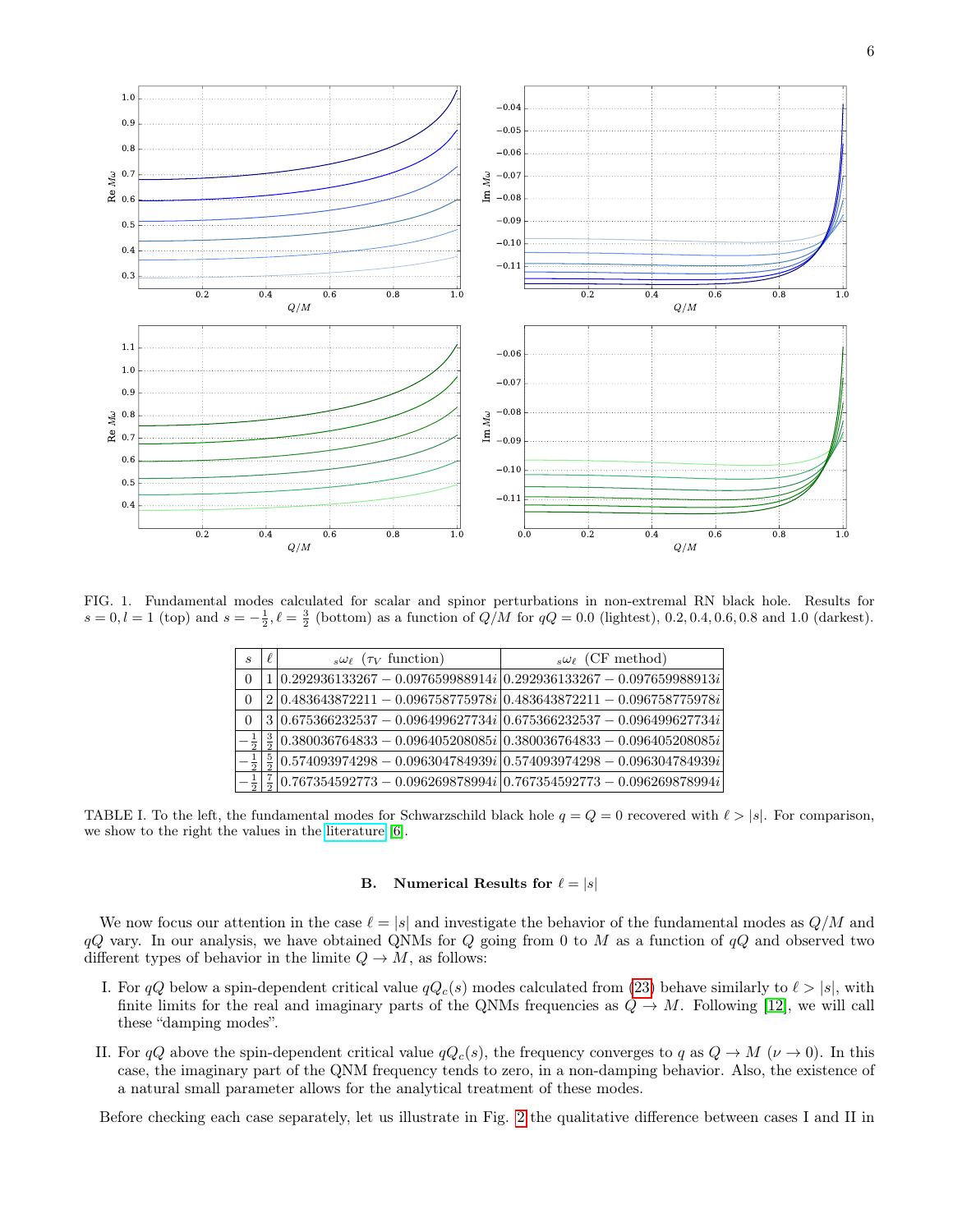

<span id="page-6-0"></span>FIG. 2. Fundamental modes for  $s = 0, l = 0$  (top) and  $s = \frac{1}{2}, \ell = \frac{1}{2}$  (bottom) with  $qQ$  varying from 0 (lightest) to 0.3 (darkest) with 0.1 of increment.

The numerical analysis for these modes use the same procedure described above: we simply solve [\(23\)](#page-4-2) for  $\ell = |s|$ . As a way of checking the procedure, we have recovered the fundamental mode for  $qQ = 0$ ,  $s = \ell = 0$ , and  $Q/M = 0$ obtained for scalar perturbation in the Schwarzschild black hole and listed in the [literature.](https://pages.jh.edu/eberti2/ringdown/) Also the fundamental mode for Dirac perturbation in this background was also retrieved and compared with our implementation of the CF method. This frequency was obtained in [\[34\]](#page-15-14), using the WKB approximation which does not permit accurate comparisons. These values are presented in Table [II.](#page-6-1) We have also checked our results for  $qQ \neq 0$  and  $Q/M \leq 0.999$ against [\[13\]](#page-14-12) and found excellent agreement.

As one can observe from Fig. [2,](#page-6-0) the extremal limit  $\nu \to 0$  of these modes shows non-trivial structure depending on the value of the coupling  $qQ$ . Let us now consider this limit in more detail.

| $\mathcal{S}_{\mathcal{S}}$ | $s\omega_{\ell}$ ( $\tau_V$ function) | $s\omega_{\ell}$ (CF method)                                                                                           |
|-----------------------------|---------------------------------------|------------------------------------------------------------------------------------------------------------------------|
|                             |                                       | $0 0 0.110454939080 - 0.104895717087i 0.110454939080 - 0.104895717087i $                                               |
|                             |                                       | $\left -\frac{1}{2}\right \frac{1}{2}\left 0.182962870255-0.096982392762i\right 0.182962870255-0.096982392762i\right $ |

<span id="page-6-1"></span>TABLE II. Comparison of the fundamental QNMs frequencies for Schwarzschild  $q = Q = 0$  black hole in the case  $\ell = |s|$ .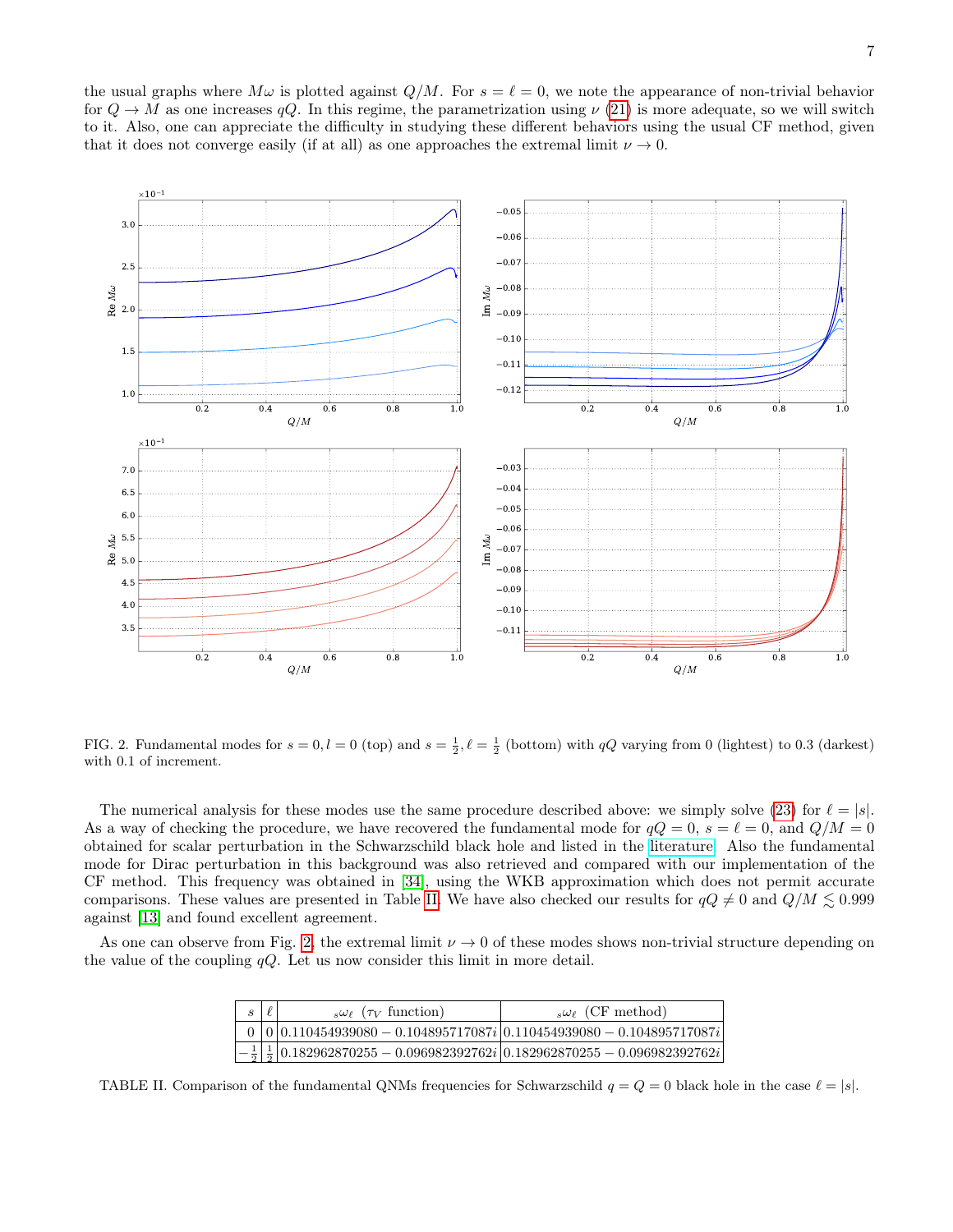As the black hole approaches extremality, and  $qQ$  is large enough, the fundamental QNMs frequencies approach the purely real value  $M\omega \to qQ$ . Following [\[12\]](#page-14-11), we will call these modes non-damping. Using the isomonodromic method, we can solve [\(23\)](#page-4-2) numerically and study the behavior of the spin-0 and spin- $\frac{1}{2}$  modes as  $\nu \to 0$ . The result is displayed in Fig. [3,](#page-7-0) which can be understood as a zoomed in version of Fig. [2](#page-6-0) at the near-extremal region. One notes a drastic bifurcation at a critical value  $qQ_c(s)$ , above which the modes become non-damping. We note that the extremal values for  $qQ < qQ_c$  also have a distinct "almost constant" behavior for  $\nu \to 0$  in contrast with the  $\ell > |s|$ case.



<span id="page-7-0"></span>FIG. 3. Damping and non-damping modes for  $s = 0, l = 0$  (top) and  $s = -\frac{1}{2}, \ell = \frac{3}{2}$  (bottom) in near-extremal RN black hole. The dark color line identifies the critical values  $qQ_c \approx 0.216$  ( $s = 0, \ell = 0$ ) and  $qQ_c \approx 0.643$  ( $s = -\frac{1}{2}, \ell = \frac{1}{2}$ ).

In Fig. [4](#page-8-0) we zoom into the transition for  $s = 0$  and  $s = -\frac{1}{2}$ . A more careful numerical analysis yields critical values:

<span id="page-7-1"></span>
$$
qQ_c(s=0) \approx 0.216228
$$
, and  $qQ_c(s=-1/2) \approx 0.642745$ , (24)

with the split at  $\nu = \nu_c \simeq 0.078547$  for  $s = 0$  and  $\nu_c \simeq 0.027797$  for  $s = -1/2$ , corresponding to  $Q/M \simeq 0.996917$  and  $Q/M \simeq 0.999614$ , respectively.

The non-damping modes also have the property that the associated single monodromy parameters  $\theta_+$  in [\(21\)](#page-4-3) have finite limits as  $\nu \to 0$ . Given that the isomonodromic expansion parameter  $z_0$  is proportional to sin  $\nu$ , it is also small in this limit and one can actually solve the equations  $(23)$  approximately by considering the first terms of the expansions involved. For the calculation of the QNMs frequencies, one can tackle the expansions for  $c_0$  in [\(9\)](#page-2-2) and  $\chi_V$ in [\(17\)](#page-3-3) in terms of  $\nu$  directly. We follow the strategy of [\[22\]](#page-15-3) and write the schematic expansion for the frequency and the composite monodromy parameter  $\sigma$  as

$$
M\omega = qQ + \beta_1 \nu + \beta_2 \nu^2 + \dots, \qquad \sigma = 1 + \alpha_0 + \alpha_1 \nu + \alpha_2 \nu^2 + \dots,
$$
 (25)

where the coefficients  $\beta_i$  and  $\alpha_i$  may encode non-analytic corrections in  $\nu$ , defining  $M\omega$  and  $\sigma$  as formal transseries in  $\nu$  and log  $\nu$ . The values for  $\alpha_i$  and  $\beta_i$  can be found recursively from the expansions [\(9\)](#page-2-2) and [\(17\)](#page-3-3). For instance,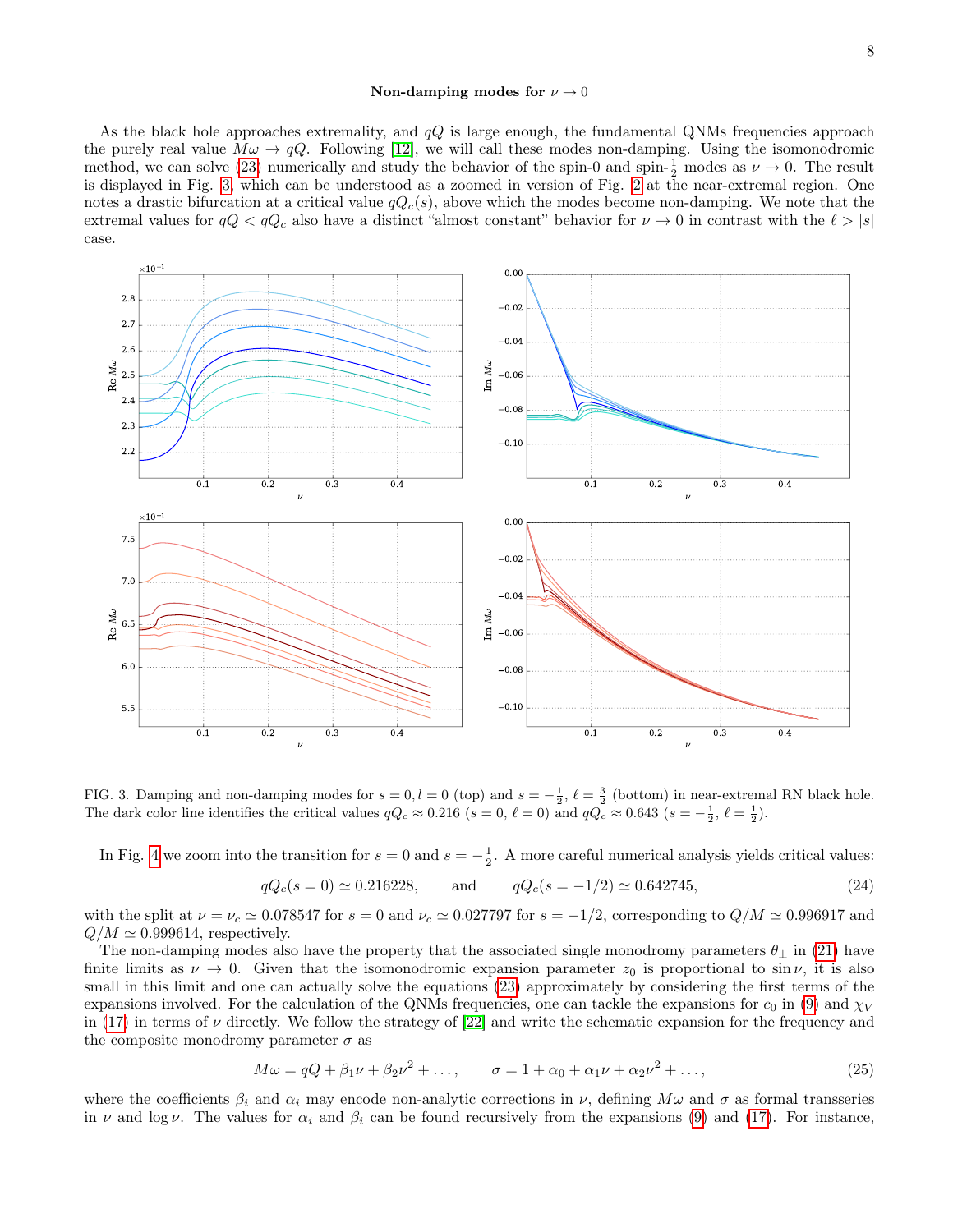

<span id="page-8-0"></span>FIG. 4. Non-damping transitions for  $\ell = |s|$  scalar (top) and spinor (bottom) modes for the RN black hole. The modes represented with darker color have coupling slightly above the critical value, whereas the lighter color are slightly below. Even with  $qQ$  differing only in the sixth decimal plane, they display radically different extremal limits in the region  $\nu \leq \nu_c$ .

substitution of  $\sigma$  into [\(9\)](#page-2-2) yields

$$
\sigma = 1 + \alpha_0 + \frac{16qQ(2q^2Q^2 - s(3+4s) - 6_s\lambda_\ell)}{\alpha_0(\alpha_0^2 - 1)}\beta_1\nu + ..., \qquad (26)
$$

where

$$
s\lambda_{\ell} = (s - \ell)(s + \ell + 1), \qquad \alpha_0 = \sqrt{(1 + 2\ell)^2 - 4q^2 Q^2}.
$$
 (27)

With the value of  $\sigma$  at hand, we can substitute in [\(13\)](#page-3-2) and find an equation for  $\beta_1$ . We note that  $\chi_V$  in the right-hand side of that equation is analytic in  $t_0$  and thus can be written as expansion in  $\nu$ . The non-analytic terms like  $\log \nu$ arise from the expansion of the gamma functions in  $\Theta_V$  [\(14\)](#page-3-4). By considering the lowest-order contribution in  $\nu$ , we find, after some algebra,

<span id="page-8-1"></span>
$$
e^{-\frac{i\pi}{2}\alpha_0}\frac{\Gamma(1-\alpha_0)^2\Gamma(\frac{1}{2}(1+\alpha_0)-i\beta_1)\Gamma(\frac{1}{2}(1+\alpha_0)-iqQ-s)\Gamma(\frac{1}{2}(1+\alpha_0)-iqQ+s)}{\Gamma(1+\alpha_0)^2\Gamma(\frac{1}{2}(1-\alpha_0)-i\beta_1)\Gamma(\frac{1}{2}(1-\alpha_0)-iqQ-s)\Gamma(\frac{1}{2}(1-\alpha_0)-iqQ+s)}(4\nu qQ)^{\alpha_0} = 1 + \mathcal{O}(\nu, \nu \log \nu). \tag{28}
$$

Assuming  $\alpha_0$  real and positive, the small  $\nu$  regime of [\(28\)](#page-8-1) simplifies considerably. The  $\nu^{\alpha_0}$  term becomes parametrically small, and the equation can be solved provided the argument of one of the gamma functions becomes very small, near its pole at vanishing argument. At any rate, this is the behavior we expect from the numerical analysis above the critical value  $qQ_c < qQ \leq 1$ . We therefore find that the first correction to the non-damping frequency is

$$
\beta_1 = -\frac{1}{2}i(\alpha_0 + 1) + i\frac{(-i)^{\alpha_0}\Gamma(1 - \alpha_0)^2\Gamma(\frac{1}{2}(\alpha_0 + 1) - iqQ + s)\Gamma(\frac{1}{2}(\alpha_0 + 1) - iqQ - s)}{\Gamma(-\alpha_0)\Gamma(1 + \alpha_0)^2\Gamma(-s - \frac{1}{2}(\alpha_0 + 1) - iqQ)\Gamma(s - \frac{1}{2}(\alpha_0 + 1) - iqQ)}(4\nu qQ)^{\alpha_0} + \dots
$$
\n(29)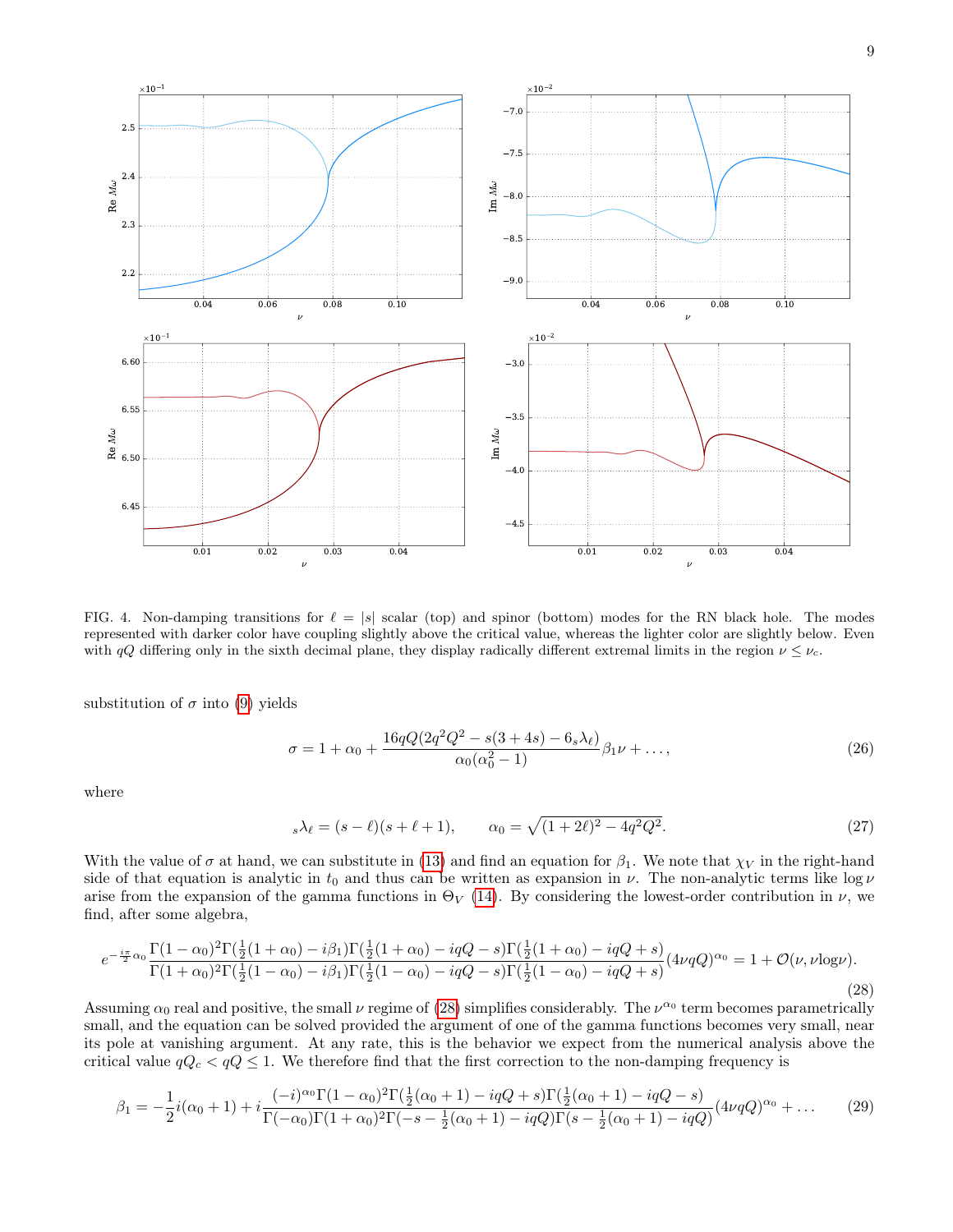again we note that the second term becomes irrelevant for small  $\nu$ . Dropping this term and summarizing the result, we find the frequency to be

<span id="page-9-1"></span>
$$
M\omega \simeq qQ - \frac{1}{2}i(\alpha_0 + 1)\nu = qQ - \frac{i}{2}(1 + \sqrt{(1 + 2\ell)^2 - 4q^2Q^2})\nu.
$$
 (30)

These modes, illustrated in Fig. [4,](#page-8-0) are the non-damping  $qQ > qQ_c$  QNMs' frequencies with imaginary parts that vanish linearly with  $\nu$  as  $\nu \to 0$ . For  $\alpha_0$  real, the near-extremal behavior of the real part of  $\omega$  is quadratic, which again corroborates the findings of last Section. Similar remarks about the non-damping modes have been made by [\[36\]](#page-15-16) using the CF method, albeit with a slightly different expression for  $\alpha_0$ .

From [\(30\)](#page-9-1) one can also study the regime  $qQ \gg \ell$ , which is of interest to field propagation if not for perturbations of the background. Now the linear correction appears both to the real and imaginary parts of the frequency, and expanding [\(30\)](#page-9-1) in this regime yields

$$
\omega \approx \frac{qQ}{M} + 2\pi qQT_{BH} - \frac{i}{2}(2\pi)T_{BH}
$$
\n(31)

in terms of the black-hole temperature  $T_{BH} = T_+ \approx \frac{\nu}{2\pi M}$ . A slightly different version of this result was presented in [\[37\]](#page-15-17) using the WKB method.

We close by remarking that, despite the analysis pointing out that the non-damping modes are still perturbatively stable as  $Q \to M$ , the imaginary part becomes arbitrarily small, so one still has to consider a non-linear analysis to answer questions about the stability of the RN background. We hope to return to this issue in future work.

### <span id="page-9-0"></span>IV. CONFLUENT LIMIT AND EXTREMAL RN BLACK HOLE

For the modes with  $\ell > |s|$  and  $\ell = |s|$  with  $qQ < qQ_c$ , the QNM frequencies approach the extremal limit still keeping a finite imaginary part. In such cases, the extremal limit coincides with the confluent limit of the [\(3\)](#page-1-1), written in terms of the parameters [\(19\)](#page-4-0) as

<span id="page-9-2"></span>
$$
\Lambda = \frac{1}{2}(\theta_t + \theta_0), \quad \theta_\circ = \theta_t - \theta_0, \quad u_0 = \Lambda t_0, \quad \Lambda \to \infty,
$$
\n(32)

leading to the double-confluent Heun equation

$$
\frac{d^2y}{du^2} + \left[\frac{2-\theta_0}{u} - \frac{u_0}{u^2}\right]\frac{dy}{du} - \left[\frac{1}{4} + \frac{\theta_\star}{2u} + \frac{u_0c_{u_0} - u_0/2}{u^2}\right]y(u) = 0,\tag{33}
$$

with two irregular singularities of Poincaré rank 1 at  $z = 0$  and  $z = \infty$  [\[38\]](#page-15-18).

As seen in [\[22\]](#page-15-3), the RH map for the double-confluent Heun equation can be cast in terms of the Third Painlevé transcendent. The confluent limit [\(32\)](#page-9-2) of  $\tau_V$  yielding its  $\tau$  function, and [\(8\)](#page-2-0) is replaced by

<span id="page-9-3"></span>
$$
\tau_{III}(\vec{\theta}; \sigma, \eta; u_0) = 0, \quad z_0 \frac{d}{dt} \log \tau_{III}(\vec{\theta}_-; \sigma - 1, \eta; u_0) - \frac{(\theta_0 - 1)^2}{2} = u_0 c_{u_0}.
$$
\n(34)

Generic expressions for  $\tau_{III}$ , listed in [\(A8\)](#page-13-0), were also given in [\[19,](#page-15-0) [22\]](#page-15-3). We quote the first terms (A8)

$$
\tau_{III}(\theta_{\star}, \theta_{\circ}; \sigma, \eta; u) = C_{III}(\vec{\theta}, \sigma) u^{\frac{1}{4}\sigma^2 - \frac{1}{8}\theta_{\circ}^2} e^{\frac{1}{2}u}
$$
  
 
$$
\times \left(1 - \frac{\sigma - \theta_{\circ}\theta_{\star}}{2\sigma^2}u - \frac{(\sigma + \theta_{\circ})(\sigma + \theta_{\star})}{4\sigma^2(\sigma - 1)^2} \kappa_{III}^{-1} u^{1-\sigma} - \frac{(\sigma - \theta_{\circ})(\sigma - \theta_{\star})}{4\sigma^2(\sigma + 1)^2} \kappa_{III} z^{1+\sigma} + \mathcal{O}(u^2, u^{2\pm 2\sigma})\right) (35)
$$

where

<span id="page-9-5"></span><span id="page-9-4"></span>
$$
\kappa_{III} = e^{i\pi\eta} \Pi_{III} = e^{i\pi\eta} u^{\sigma} \frac{\Gamma(1-\sigma)^2}{\Gamma(1+\sigma)^2} \frac{\Gamma(1+\frac{1}{2}(\theta_\star+\sigma))}{\Gamma(1+\frac{1}{2}(\theta_\star-\sigma))} \frac{\Gamma(1+\frac{1}{2}(\theta_\circ+\sigma))}{\Gamma(1+\frac{1}{2}(\theta_\circ-\sigma))}.
$$
\n(36)

We list in the Appendix expressions for  $\tau_{III}$  in terms of Fredholm determinants, which we used in our numerical analysis. The confluent limit of [\(9\)](#page-2-2) can also be taken

$$
u_0 c_{u_0} = \frac{(\sigma - 1)^2 - (\theta_0 - 1)^2}{4} + \frac{\theta_0 \theta_\star}{4} \left( \frac{1}{\sigma - 2} - \frac{1}{\sigma} \right) u_0
$$
  
 
$$
- \left[ \frac{\theta_0^2 \theta_\star^2}{16} \left( \frac{1}{(\sigma - 2)^3} - \frac{1}{2\sigma^3} \right) - \frac{\theta_0^2 + \theta_\star^2 - \theta_0^2 \theta_\star^2}{8\sigma(\sigma - 2)} - \frac{(\theta_0^2 - 1)(\theta_\star^2 - 1)}{8(\sigma + 1)(\sigma - 3)} \right] u_0^2 + \mathcal{O}(u_0^3).
$$
  
(37)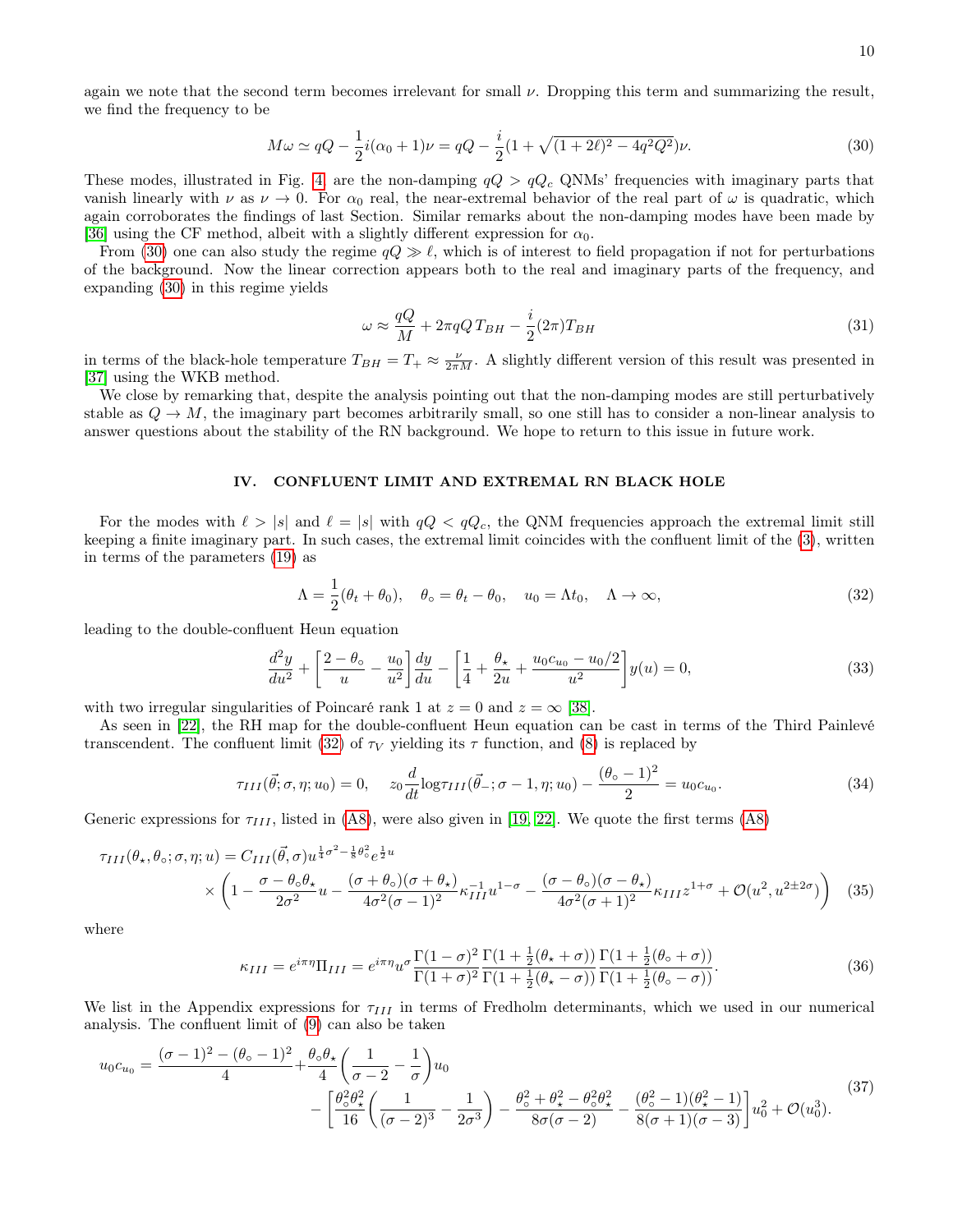11

Finally, following the same steps of the Section [\(II\)](#page-1-0), we can take the confluent limit [\(32\)](#page-9-2) of the condition [\(12\)](#page-3-1). We therefore have that the boundary conditions relating to the QNMs are written in terms of the monodromy parameters as

<span id="page-10-2"></span>
$$
e^{i\pi\eta} = e^{-2\pi i\sigma} \frac{\sin\frac{\pi}{2}(\theta_\star + \sigma)}{\sin\frac{\pi}{2}(\theta_\star - \sigma)} \frac{\sin\frac{\pi}{2}(\theta_\circ + \sigma)}{\sin\frac{\pi}{2}(\theta_\circ - \sigma)}.
$$
\n(38)

One can now consider the confluent limit of the parameters [\(19\)](#page-4-0) of the radial equation [\(2\)](#page-0-2). The single monodromy parameters are

<span id="page-10-1"></span>
$$
\theta_{\text{ext},\circ} = \theta_{\circ} = 2s + 2i(-qQ + 2Q\omega), \qquad \theta_{\text{ext},\star} = \theta_{\star} = -2s + 2i(2Q\omega - qQ) \tag{39}
$$

and accessory parameter and modulus are now obtained by considering [\(22\)](#page-4-4) in the appropriate confluent limit [\(32\)](#page-9-2)

$$
z_{\rm ext}c_{z_{\rm ext}} = {}_s\lambda_{l,m} + 2s - i(1-2s)qQ + 2(qQ + i(1-2s))M\omega - 8(M\omega)^2, \qquad z_{\rm ext} = -4M\omega(M\omega - qQ). \tag{40}
$$

Formally, the RH map [\(34\)](#page-9-3) for the double-confluent Heun equation is written in terms of the extremal parameters [\(39\)](#page-10-1)

<span id="page-10-3"></span>
$$
\tau_{III}(\vec{\theta}_{\rm ext}; \sigma, \eta; z_{\rm ext}) = 0, \qquad z_{\rm ext} \frac{d}{dt} \log \tau_{III}(\vec{\theta}_{\rm ext,-}; \sigma - 1, \eta; z_{\rm ext}) - \frac{(\theta_{\rm ext, \circ} - 1)^2}{2} = z_{\rm ext} c_{z_{\rm ext}}, \tag{41}
$$

with  $\vec{\theta}_{ext} = {\theta_{\circ}, \theta_{\star}}$ ,  $\vec{\theta}_{ext,-} = {\theta_{\circ} - 1, \theta_{\star} - 1}$  and  $\eta$  given in [\(38\)](#page-10-2).

As in the non-extremal case, the resolution of the equations [\(41\)](#page-10-3) can be done directly given an implementation of the  $\tau_{III}$  function. In Fig. [5](#page-11-0) we plot the fundamental spin-0 and spin- $\frac{1}{2}$  perturbations for the extremal RN black hole as a function of  $qQ$ , for the  $\ell > |s|$  case. As expected, modes with higher values of  $\ell$  tend to decay faster, and the difference increases with  $qQ$ .

In Tables [\(III\)](#page-12-2) and [\(IV\)](#page-13-1) we give further support that the extremal limit of the  $\ell > |s|$  modes is actually smooth, by solving the non-extremal equations [\(23\)](#page-4-2) at  $Q/M$  very close to 1 and the actual extremal value computed numerically from [\(41\)](#page-10-3). The values for  $qQ = 0$  in the scalar case show good accordance with [\[39\]](#page-15-19), whereas the spinor case agrees with [\[13\]](#page-14-12) for  $qQ < 0.1$ . Unlike the CF method used in these references, the RH map allows us to compute the QNMs frequencies for arbitrary values of  $qQ$ .

For  $\ell = |s|$  the QNM frequencies will be divided into two different classes, listed in [II.](#page-5-1) For the interaction parameter  $qQ$  smaller than the critical value given in [\(24\)](#page-7-1), the behavior of the QNM is similar to the  $\ell > |s|$  case in which there will be a non-zero damping factor in the extremal limit. The values for the frequencies at extremality can also be computed from the equations [\(41\)](#page-10-3). For  $qQ$  above the critical value, however, the mode "decouples" from the double-confluent equations, and the frequency becomes non-damped with value  $qQ/M$ . The behavior is illustrated in Fig. [6.](#page-12-3) Because of the non-damping modes, the question of stability of the extremal RN black hole under scalar and spinorial perturbations can only be settled by considering higher order terms in the Maxwell-Einstein equations.

#### <span id="page-10-0"></span>V. DISCUSSION

In this paper the authors used the isomonodromic method to study quasinormal modes frequencies for scalar and spinorial perturbations of the Reissner-Nordström black hole. The map was derived by the authors in previous work [\[15\]](#page-14-14), constructing monodromy parameters for generic solutions of the confluent Heun equation and making use of the expansions of the fifth and third Painlevé transcendents by [\[19,](#page-15-0) [20,](#page-15-1) [22\]](#page-15-3), itself sparked by the deep relation between instanton counting and Liouville conformal blocks [\[40,](#page-15-20) [41\]](#page-15-21). Although we have made use of the " $c = 1$ " version of the relation – or rather, the Riemann-Hilbert problem formulation of the relation, there is growing interest in the semiclassical "Nekrasov-Shatashvilii" version of the relation [\[21,](#page-15-2) [42\]](#page-15-22), which also proposes to compute accessory parameters for Fuchsian differential equations, and their confluent limits, given monodromy data. For the practical purpose of solving boundary problems like finding QNM frequencies, expressions like [\(8\)](#page-2-0) and [\(34\)](#page-9-3) provide not only a formal solution to the system, but also a means of calculation which is unencumbered by the shortcomings of the usual CF and WKB methods [\[43\]](#page-15-23). In [\[44\]](#page-15-24), the authors gave a comprehensive list of properties of the Kerr background like greybody factors, QNMs and Love numbers in terms of monodromy parameters.

For the RN black hole, the analysis is comparatively simpler, since the angular problem can be solved exactly in terms of spin-weighted spherical harmonics. We have found that the behavior of the QNMs parallels those found for Kerr in [\[22\]](#page-15-3), along with the modes which decay even in the extremal limit, there are non-damping modes for  $\ell = |s|$ whose relaxation time diverges with the inverse temperature as one approaches  $Q = M$ . These non-damping modes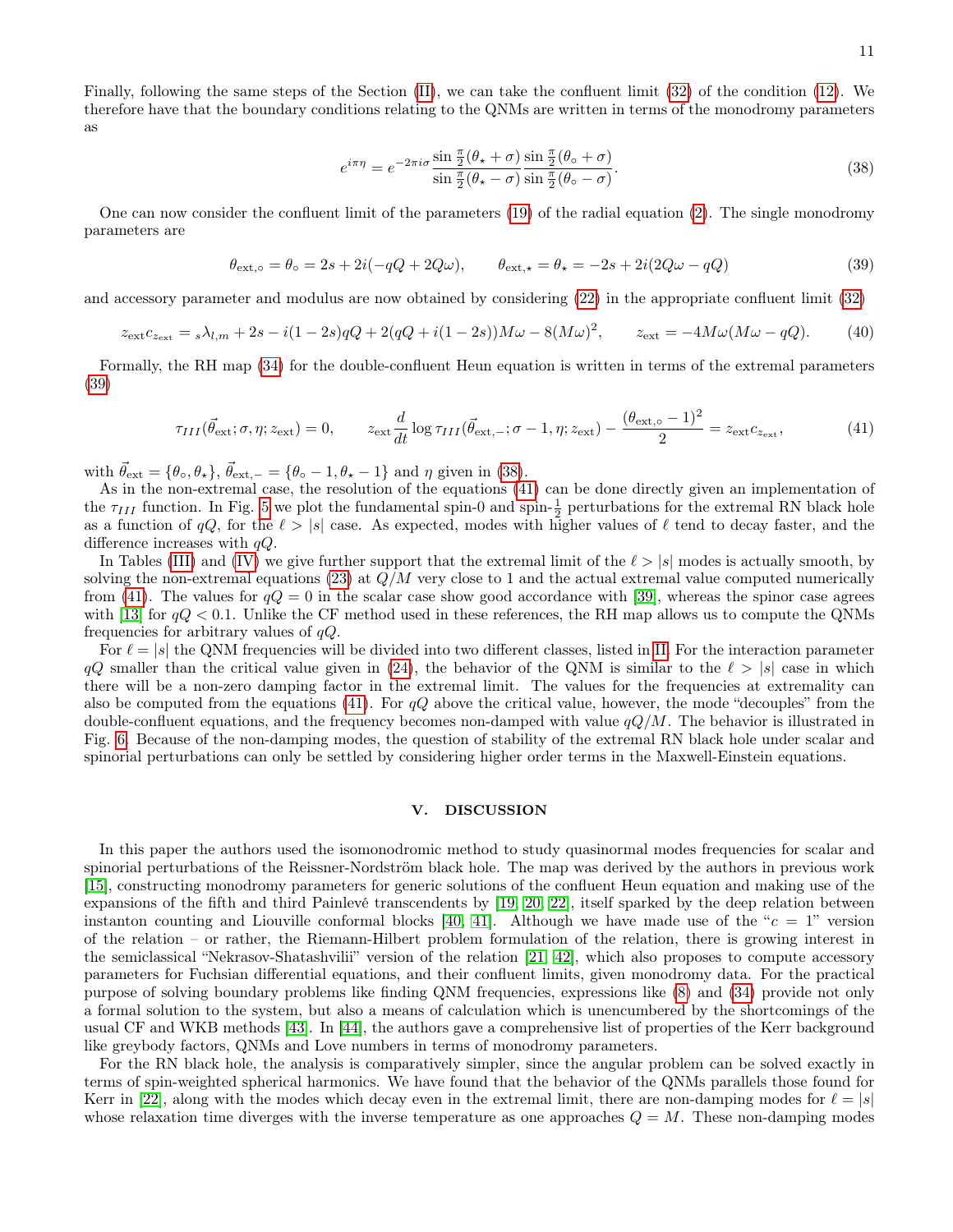

<span id="page-11-0"></span>FIG. 5. Fundamental modes for  $s = 0, l = 1, 2$  (top) and  $s = -\frac{1}{2}, \ell = \frac{3}{2}, \frac{5}{2}$  (bottom) in extremal RN black hole  $(Q = M)$  as a function of  $qQ$ .

parallel the co-rotating QNMs in Kerr geometry, and we have found the transition to happen above a critical value for the interaction parameter [\(24\)](#page-7-1). This parameter plays a role for RN similar to the angular momentum to Kerr, and, unlike m, it can be varied continuously. We have found the critical value  $qQ_c$  to be a bifurcation point in the sense that for small enough extremality parameter  $\nu$ , the behavior of the QNMs changes abruptly as the interaction parameter crosses  $qQ_c$ . The actual mechanism for this transition certainly needs clarification, and we hope to return to this issue in the future. Here we have kept our analysis to scalar and spinor modes, but, given the wide scope of the RH map, we have every reason to expect that the method will work for higher spin perturbations as well.

We hope that the method developed in the aforementioned papers and applied here proves to be an invaluable tool in the calculation of black hole perturbations, both in the asymptotically flat case and otherwise [\[45–](#page-15-25)[47\]](#page-15-26). The particular case of Reissner-Nordström black holes in spaces with positive cosmological constant has received a great deal of attention following the argument for the violation of the strong cosmic censorship conjecture in [\[48\]](#page-15-27). The presence of the cosmological constant requires the Riemann-Hilbert map associated to the non-confluent Heun equation, which in turn is related to the Painlevé VI  $\tau$  function [\[45,](#page-15-25) [49\]](#page-15-28), and the Reissner-Nordström case will be dealt with in future work. With the comparatively nice properties of the isomonodromic  $\tau$ -functions involved, one can perhaps utilize it to even shed light on the full, nonlinear, stability issues [\[50\]](#page-15-29).

# VI. ACKNOWLEDGEMENTS

The authors thank A. Grassi, A. Tanzini and S. Hod for comments and suggestions. JPC acknowledges partial support from CNPq.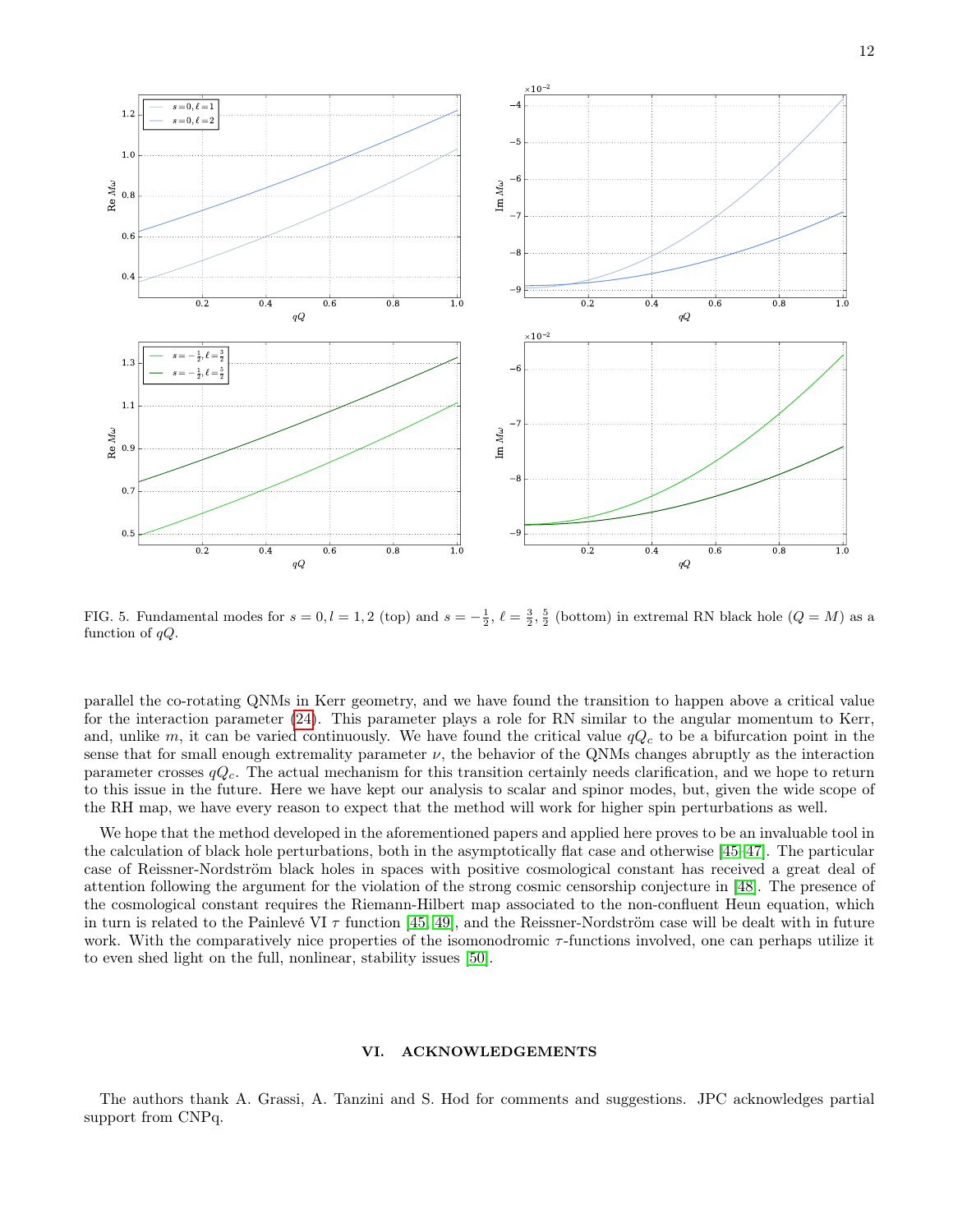

<span id="page-12-3"></span>FIG. 6. QNMs for  $\ell = |s|$  in the scalar (blue) and spinorial (red) cases. For the interaction parameter less that the critical value of [\(24\)](#page-7-1), the values are calculable from the  $\tau_{III}$  function. Above the critical value, the modes are non-damping and the imaginary values of the eigenfrequencies go abruptly to zero.

| qQ  |                          | $\ell=1$                 | $\ell=2$                 |                          |
|-----|--------------------------|--------------------------|--------------------------|--------------------------|
|     | $Q/M = 0.9999999$        | $Q/M=1$                  | $Q/M = 0.9999999$        | $Q/M=1$                  |
| 0.0 | $0.3776416 - 0.0893845i$ | $0.3776418 - 0.0893843i$ | $0.6265722 - 0.0887485i$ | $0.6265727 - 0.0887483i$ |
| 0.1 | $0.4291343 - 0.0888385i$ | $0.4291346 - 0.0888382i$ | $0.6775330 - 0.0885422i$ | $0.6775336 - 0.0885419i$ |
| 0.2 | $0.4836193 - 0.0872035i$ | $0.4836196 - 0.0872031i$ | $0.7304163 - 0.0879239i$ | $0.7304170 - 0.0879236i$ |
| 0.3 | $0.5411167 - 0.0844886i$ | $0.5411172 - 0.0844882i$ | $0.7852239 - 0.0868961i$ | $0.7852248 - 0.0868957i$ |
| 0.4 | $0.6016610 - 0.0807101i$ | $0.6016616 - 0.0807095i$ | $0.8419591 - 0.0854624i$ | $0.8419601 - 0.0854620i$ |
| 0.5 | $0.6653021 - 0.0758925i$ | $0.6653028 - 0.0758917i$ | $0.9006264 - 0.0836285i$ | $0.9006276 - 0.0836280i$ |
| 0.6 | $0.7321070 - 0.0700711i$ | $0.7321078 - 0.0700701i$ | $0.9612317 - 0.0814015i$ | $0.9612330 - 0.0814008i$ |
| 0.7 | $0.8021625 - 0.0632953i$ | $0.8021634 - 0.0632939i$ | $1.0237821 - 0.0787904i$ | $1.0237836 - 0.0787896i$ |
| 0.8 | $0.8755790 - 0.0556340i$ | $0.8755799 - 0.0556320i$ | $1.0882862 - 0.0758061i$ | $1.0882879 - 0.0758052i$ |
| 0.9 | $0.9524949 - 0.0471845i$ | $0.9524959 - 0.0471819i$ | $1.1547541 - 0.0724620i$ | $1.1547561 - 0.0724608i$ |
| 1.0 | $1.0330846 - 0.0380869i$ | $1.0330854 - 0.0380833i$ | $1.2231973 - 0.0687733i$ | $1.2231995 - 0.0687720i$ |

<span id="page-12-2"></span>TABLE III. A comparison between the fundamental modes for scalar  $s = 0$  perturbations of the RN black hole computed from  $(23)$  with  $Q/M$  very close to 1, and those computed in the extremal case using  $(41)$  for various values of the interaction parameter qQ.

# <span id="page-12-0"></span>Appendix A:  $\tau_V$  and  $\tau_{III}$  function and Quantization condition

The Fredholm determinant expression for  $\tau_V$  is given by

<span id="page-12-1"></span>
$$
\tau_V(\vec{\theta}; \sigma, \eta; t) = t^{\frac{1}{4}(\sigma^2 - \theta_0^2 - \theta_t^2)} e^{\frac{1}{2}\theta_t t} \det(\mathbb{1} - A\kappa_V^{\frac{1}{2}\sigma_3} t^{\frac{1}{2}\sigma_3} D_c(t)\kappa_V^{-\frac{1}{2}\sigma_3} t^{-\frac{1}{2}\sigma_3} \mathbb{1} \tag{A1}
$$

where A and  $D_c$  are operators acting on pair of analytic functions defined on a circle C of radius  $R < 1$ ,

$$
(\text{Ag})(z) = \oint_{\mathcal{C}} \frac{dz'}{2\pi i} A(z, z') g(z'), \qquad (\text{D}_{c}g)(z) = \oint_{\mathcal{C}} \frac{dz'}{2\pi i} D_{c}(z, z') g(z'), \qquad g(z') = \begin{pmatrix} f_{+}(z) \\ f_{-}(z) \end{pmatrix}
$$
(A2)

with kernels given explicitly for  $|t| < R$ , by

$$
A(z, z') = \frac{\Psi^{-1}(\sigma, \theta_t, \theta_0; z') \Psi(\sigma, \theta_t, \theta_0; z) - \mathbb{1}}{z - z'},
$$
  
\n
$$
D_c(z, z') = \frac{\mathbb{1} - \Psi_c^{-1}(-\sigma, \theta_\star; t/z') \Psi_c(-\sigma, \theta_\star; t/z)}{z - z'},
$$
\n(A3)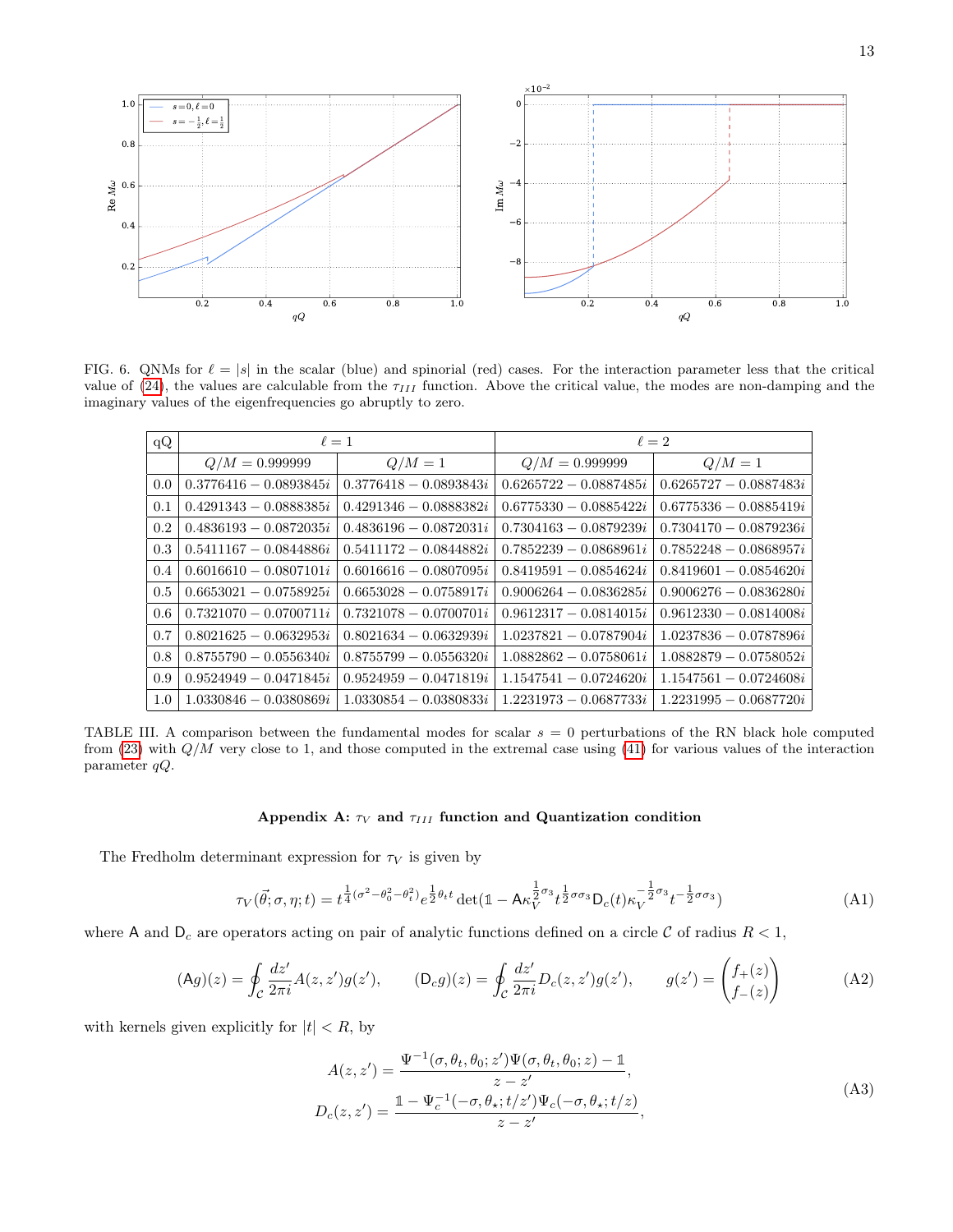| qQ  | $\ell = 3/2$             |                          | $\ell = 5/2$             |                          |
|-----|--------------------------|--------------------------|--------------------------|--------------------------|
|     | $Q/M = 0.9999999$        | $Q/M=1$                  | $Q/M = 0.9999999$        | $Q/M=1$                  |
| 0.0 | $0.4941127 - 0.0882400i$ | $0.4941131 - 0.0882398i$ | $0.7460834 - 0.0883267i$ | $0.7460841 - 0.0883265i$ |
| 0.1 | $0.5453239 - 0.0879134i$ | $0.5453244 - 0.0879132i$ | $0.7969051 - 0.0881804i$ | $0.7969059 - 0.0881802i$ |
| 0.2 | $0.5989590 - 0.0869355i$ | $0.5989596 - 0.0869352i$ | $0.8493706 - 0.0877419i$ | $0.8493715 - 0.0877416i$ |
| 0.3 | $0.6550227 - 0.0853120i$ | $0.6550234 - 0.0853119i$ | $0.9034806 - 0.0870124i$ | $0.9034816 - 0.0870120i$ |
| 0.4 | $0.7135223 - 0.0830539i$ | $0.7135231 - 0.0830534i$ | $0.9592359 - 0.0859942i$ | $0.9592370 - 0.0859938i$ |
| 0.5 | $0.7744686 - 0.0801747i$ | $0.7744696 - 0.0801740i$ | $1.0166382 - 0.0846905i$ | $1.0166394 - 0.0846901i$ |
| 0.6 | $0.8378753 - 0.0766939i$ | $0.8378764 - 0.0766930i$ | $1.0756891 - 0.0831055i$ | $1.0756906 - 0.0831049i$ |
| 0.7 | $0.9037594 - 0.0726358i$ | $0.9037607 - 0.0726347i$ | $1.1363911 - 0.0812441i$ | $1.1363927 - 0.0812434i$ |
| 0.8 | $0.9721413 - 0.0680306i$ | $0.9721429 - 0.0680293i$ | $1.1987468 - 0.0791125i$ | $1.1987486 - 0.0791117i$ |
| 0.9 | $1.0430450 - 0.0629152i$ | $1.0430468 - 0.0629135i$ | $1.2627593 - 0.0767178i$ | $1.2627613 - 0.0767169i$ |
| 1.0 | $1.1164980 - 0.0573342i$ | $1.1165001 - 0.0573321i$ | $1.3284321 - 0.0740684i$ | $1.3284344 - 0.0740674i$ |

<span id="page-13-1"></span>TABLE IV. The comparison between fundamental modes for spinorial  $s = -1/2$  perturbations of the RN black hole obtained from near-extremal [\(23\)](#page-4-2) and extremal [\(41\)](#page-10-3) as a function of  $qQ$ .

where the parametrices  $\Psi$  and  $\Psi_c$  are matrices whose entries are given by

$$
\Psi(\sigma, \theta_t, \theta_0; z) = \begin{pmatrix} \phi(\sigma, \theta_t, \theta_0; z) & \chi(-\sigma, \theta_t, \theta_0; z) \\ \chi(\sigma, \theta_t, \theta_0; z) & \phi(-\sigma, \theta_t, \theta_0, z) \end{pmatrix},
$$
\n(A4)

with  $\phi$  and  $\chi$  in terms of Gauss' hypergeometric series

$$
\phi(\sigma, \theta_t, \theta_0; z) = {}_2F_1(\frac{1}{2}(\sigma - \theta_t + \theta_0), \frac{1}{2}(\sigma - \theta_t - \theta_0); \sigma; z)
$$

$$
\chi(\sigma, \theta_t, \theta_0; z) = \frac{\theta_0^2 - (\sigma - \theta_t)^2}{4\sigma(1 + \sigma)} z {}_2F_1(1 + \frac{1}{2}(\sigma - \theta_t + \theta_0), 1 + \frac{1}{2}(\sigma - \theta_t - \theta_0); 2 + \sigma; z)
$$
(A5)

and

$$
\Psi_c(-\sigma, \theta_\star; t/z) = \begin{pmatrix} \phi_c(-\sigma, \theta_\star; t/z) & \chi_c(-\sigma, \theta_\star; t/z) \\ \chi_c(\sigma, \theta_\star; t/z) & \phi_c(\sigma, \theta_\star; t/z) \end{pmatrix},
$$

<span id="page-13-2"></span>
$$
\phi_c(\pm \sigma, \theta_\star; t/z) = {}_1F_1(\frac{-\theta_\star \pm \sigma}{2}; \pm \sigma; -t/z),\tag{A6}
$$

$$
\chi_c(\pm\sigma,\theta_\star;t/z) = \pm \frac{-\theta_\star \pm \sigma}{2\sigma(1\pm\sigma)} \frac{t}{z} {}_1F_1(1 + \frac{-\theta_\star \pm \sigma}{2}, 2\pm\sigma; -t/z),\tag{A7}
$$

where  $1F_1$  the confluent (Kummer's) hypergeometric series. Finally, the  $\kappa_V$  parameter is defined in terms of monodromy data by [\(11\)](#page-2-3).

The version of the third Painlevé transcendent  $\tau$ -function used here was derived in [\[22\]](#page-15-3). The expression is formally similar to [\(A1\)](#page-12-1)

<span id="page-13-0"></span>
$$
\tau_{III}(\theta_{\star}, \theta_{\circ}; \sigma, \eta; u) = u^{\frac{1}{4}\sigma^2 - \frac{1}{8}\theta_{\circ}^2} e^{\frac{1}{2}u} \det(\mathbb{1} - \mathsf{A}_{c}\kappa_{III}^{\frac{1}{2}\sigma_3} u^{\frac{1}{2}\sigma_3} \mathsf{D}_{c}(u) \kappa_{III}^{-\frac{1}{2}\sigma_3} u^{-\frac{1}{2}\sigma_3} \mathsf{D}.
$$
 (A8)

where  $D_c$  is as above and the kernel of  $A_c$  is now also given by confluent hypergeometric functions

$$
A_c(z, z') = \frac{\Psi_c^{-1}(\sigma, \theta_o; z')\Psi_c(\sigma, \theta_o; z) - \mathbb{1}}{z - z'},
$$
\n(A9)

with  $\Psi_c$  as in [\(A\)](#page-13-2) and  $\kappa_{III}$  given in terms of monodromy data by [\(36\)](#page-9-4).

If one starts from  $(A1)$  and  $(A8)$ , by expanding the determinants to first order in t and u one recovers the first terms in the expansions given by [\(10\)](#page-2-1) and [\(35\)](#page-9-5), respectively. In order to make use of these expressions numerically, we wrote the matrix elements of the operators in a Fourier basis – on the circle  $C$  – effectively reducing the Fredholm operator to a finite matrix after truncating the basis to order  $N_f$ . The interested reader can find the details in [\[22\]](#page-15-3) or in [\[33\]](#page-15-13), where an implementation in Julia is available.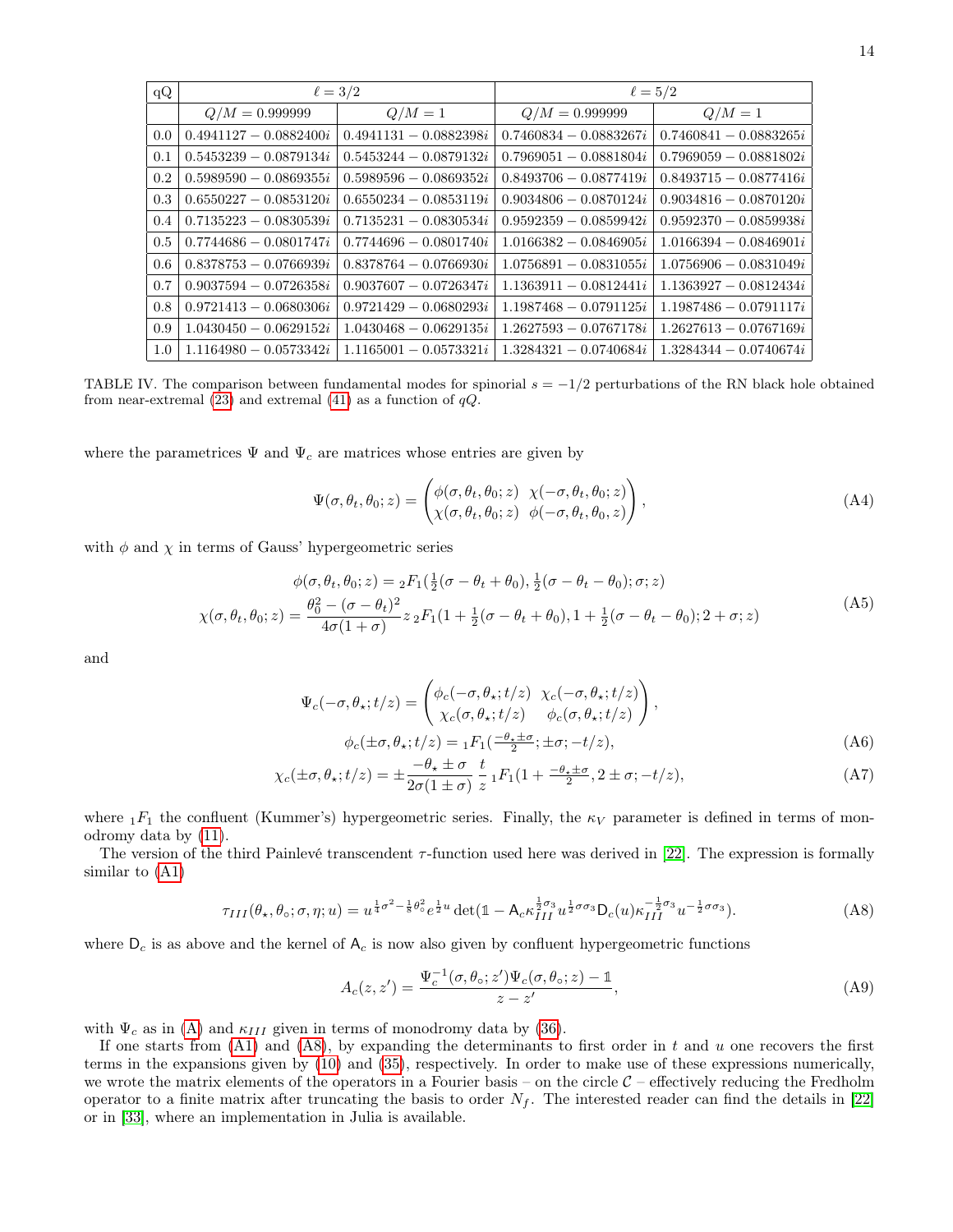#### <span id="page-14-17"></span>1. Quantization Condition

To derive the quantization condition one uses the following set of local solutions of [\(3\)](#page-1-1) near  $z = t_0$  and  $z = \infty$ ,

$$
y_{t_0,+}(z) = (z - t_0)^{\theta_t} (1 + \mathcal{O}(z - t_0)), \qquad y_{t_0,-}(z) = (z - t_0)^0 (1 + \mathcal{O}(z - t_0)), \tag{A10}
$$

$$
y_{\infty,+}(z) = e^{z/2} z^{-\theta_{\star}/2} (1 + \mathcal{O}(1/z)), \qquad y_{\infty,-}(z) = e^{-z/2} z^{\theta_{\star}/2} (1 + \mathcal{O}(1/z)), \tag{A11}
$$

where  $y_{t,\pm}$  form a basis of solutions near  $z = t_0$ , while  $y_{\infty,\pm}$  represent a basis near of  $z = \infty$ .

After some algebraic manipulation of the monodromy matrices, the connection matrix  $C_t$  between these local solutions are written in the following form

$$
\begin{pmatrix}\n\rho_{\infty}y_{\infty,+}(z) \\
\tilde{\rho}_{\infty}y_{\infty,-}(z)\n\end{pmatrix} = C_t \begin{pmatrix}\n\rho_{t_0}y_{t_0,+}(z) \\
\tilde{\rho}_{t_0}y_{t_0,-}(z)\n\end{pmatrix} = \begin{pmatrix}\ne^{-\frac{i\pi}{2}\eta}\zeta'_{t_0} - e^{\frac{i\pi}{2}\eta}\zeta_{t_0} & -e^{-\frac{i\pi}{2}\eta}\zeta_{\infty}\zeta'_{t_0} + e^{\frac{i\pi}{2}\eta}\zeta'_{\infty}\zeta_{t_0} \\
e^{-\frac{i\pi}{2}\eta} - e^{\frac{i\pi}{2}\eta} & -e^{-\frac{i\pi}{2}\eta}\zeta_{\infty} + e^{\frac{i\pi}{2}\eta}\zeta'_{\infty}\n\end{pmatrix} \begin{pmatrix}\n\rho_{t_0}y_{t_0,+}(z) \\
\tilde{\rho}_{t_0}y_{t_0,-}(z)\n\end{pmatrix}
$$
\n(A12)

with

$$
\zeta_{\infty} = e^{\frac{i\pi}{2}\sigma} \sin \frac{\pi}{2}(\theta_{\star} + \sigma), \qquad \zeta_{\infty}' = e^{-\frac{i\pi}{2}\sigma} \sin \frac{\pi}{2}(\theta_{\star} - \sigma),
$$
\n
$$
\zeta_{t_0} = \sin \frac{\pi}{2}(\theta_t + \theta_0 - \sigma) \sin \frac{\pi}{2}(\theta_t - \theta_0 - \sigma), \qquad \zeta_{t_0}' = \sin \frac{\pi}{2}(\theta_t + \theta_0 + \sigma) \sin \frac{\pi}{2}(\theta_t - \theta_0 + \sigma),
$$
\n(A13)

and  $\rho_t$ ,  $\tilde{\rho}_t$ ,  $\rho_\infty$ ,  $\tilde{\rho}_\infty$  are (in principle arbitrary) normalization constants. In the calculation of quasinormal modes, we should constraint  $C_t$  to be lower triangular. We then have an expression for  $\eta$ 

$$
e^{i\pi\eta} = \frac{\zeta_{\infty}\zeta_{t_0}'}{\zeta_{\infty}'\zeta_{t_0}},\tag{A14}
$$

which, when written in terms of the monodromy parameters, gives  $(12)$ .

- <span id="page-14-0"></span>[1] R. M. Wald, General Relativity. The University of Chicago Press, 1984.
- <span id="page-14-1"></span>[2] S. A. Teukolsky, Perturbations of a rotating black hole. I. Fundamental equations for gravitational, electromagnetic, and neutrino-field perturbations, The Astrophysical Journal 185 (1973) 635–648.
- <span id="page-14-2"></span>[3] K. D. Kokkotas and B. G. Schmidt, *Quasi-normal modes of stars and black holes, LivingRev.Rel.* 2:2,1999 (LivingRev.Rel.2:2,1999) [[gr-qc/9909058](http://arxiv.org/abs/gr-qc/9909058)].
- <span id="page-14-3"></span>[4] S. Y. Slavyanov and W. Lay, Special Functions: A Unified Theory Based on Singularities. Oxford University Press, USA, 2000.
- <span id="page-14-4"></span>[5] J. N. Goldberg, A. J. Macfarlane, E. T. Newman, F. Rohrlich, and E. C. G. Sudarshan, Spin-s spherical harmonics and ð, Journal of Mathematical Physics 8 (1967), no. 11 2155–2161.
- <span id="page-14-5"></span>[6] E. Berti, V. Cardoso, and M. Casals, Eigenvalues and eigenfunctions of spin-weighted spheroidal harmonics in four and higher dimensions, Phys.Rev. **D73** (2006) 024013, [[gr-qc/0511111](http://arxiv.org/abs/gr-qc/0511111)].
- <span id="page-14-6"></span>[7] K. D. Kokkotas and B. F. Schutz, Black Hole Normal Modes: A WKB Approach. 3. The Reissner-Nordstrom Black Hole, Phys. Rev. D 37 (1988) 3378–3387.
- <span id="page-14-7"></span>[8] E. W. Leaver, Quasinormal modes of reissner-nordström black holes, Phys. Rev. D 41 (May, 1990) 2986–2997.
- <span id="page-14-8"></span>[9] E. Leaver, An Analytic representation for the quasi normal modes of Kerr black holes, Proc.Roy.Soc.Lond. A402 (1985) 285–298.
- <span id="page-14-9"></span>[10] H. Onozawa, T. Mishima, T. Okamura, and H. Ishihara, Quasinormal modes of maximally charged black holes, Phys. Rev. D 53 (1996) 7033-7040,  $[\text{gr-qc/9603021}]$  $[\text{gr-qc/9603021}]$  $[\text{gr-qc/9603021}]$ .
- <span id="page-14-10"></span>[11] Y.-J. Wu and Z. Zhao, Dirac quasinormal modes in Reissner-Nordstrom spacetimes, Phys. Rev. D 69 (2004) 084015.
- <span id="page-14-11"></span>[12] M. Richartz and D. Giugno, Quasinormal modes of charged fields around a Reissner-Nordström black hole, Phys. Rev. D 90 (2014), no. 12 124011, [[arXiv:1409.7440](http://arxiv.org/abs/1409.7440)].
- <span id="page-14-12"></span>[13] M. Richartz, Quasinormal modes of extremal black holes, Phys. Rev. D 93 (2016), no. 6 064062, [[arXiv:1509.04260](http://arxiv.org/abs/1509.04260)].
- <span id="page-14-13"></span>[14] B. Carneiro da Cunha and F. Novaes, Kerr Scattering Coefficients via Isomonodromy, JHEP 11 (2015) 144, [[arXiv:1506.06588](http://arxiv.org/abs/1506.06588)].
- <span id="page-14-14"></span>[15] B. Carneiro da Cunha and J. P. Cavalcante, Confluent conformal blocks and the Teukolsky master equation, Phys. Rev. D102 (2020), no. 105013 [[arXiv:1906.10638](http://arxiv.org/abs/1906.10638)].
- <span id="page-14-15"></span>[16] L. Motl and A. Neitzke, Asymptotic black hole quasinormal frequencies, Adv.Theor.Math.Phys. 7 (2003) 307–330, [[hep-th/0301173](http://arxiv.org/abs/hep-th/0301173)].
- [17] A. Neitzke, Greybody factors at large imaginary frequencies, [hep-th/0304080](http://arxiv.org/abs/hep-th/0304080).
- <span id="page-14-16"></span>[18] A. Castro, J. M. Lapan, A. Maloney, and M. J. Rodriguez, Black Hole Scattering from Monodromy, Class.Quant.Grav. 30 (2013) 165005, [[arXiv:1304.3781](http://arxiv.org/abs/1304.3781)].